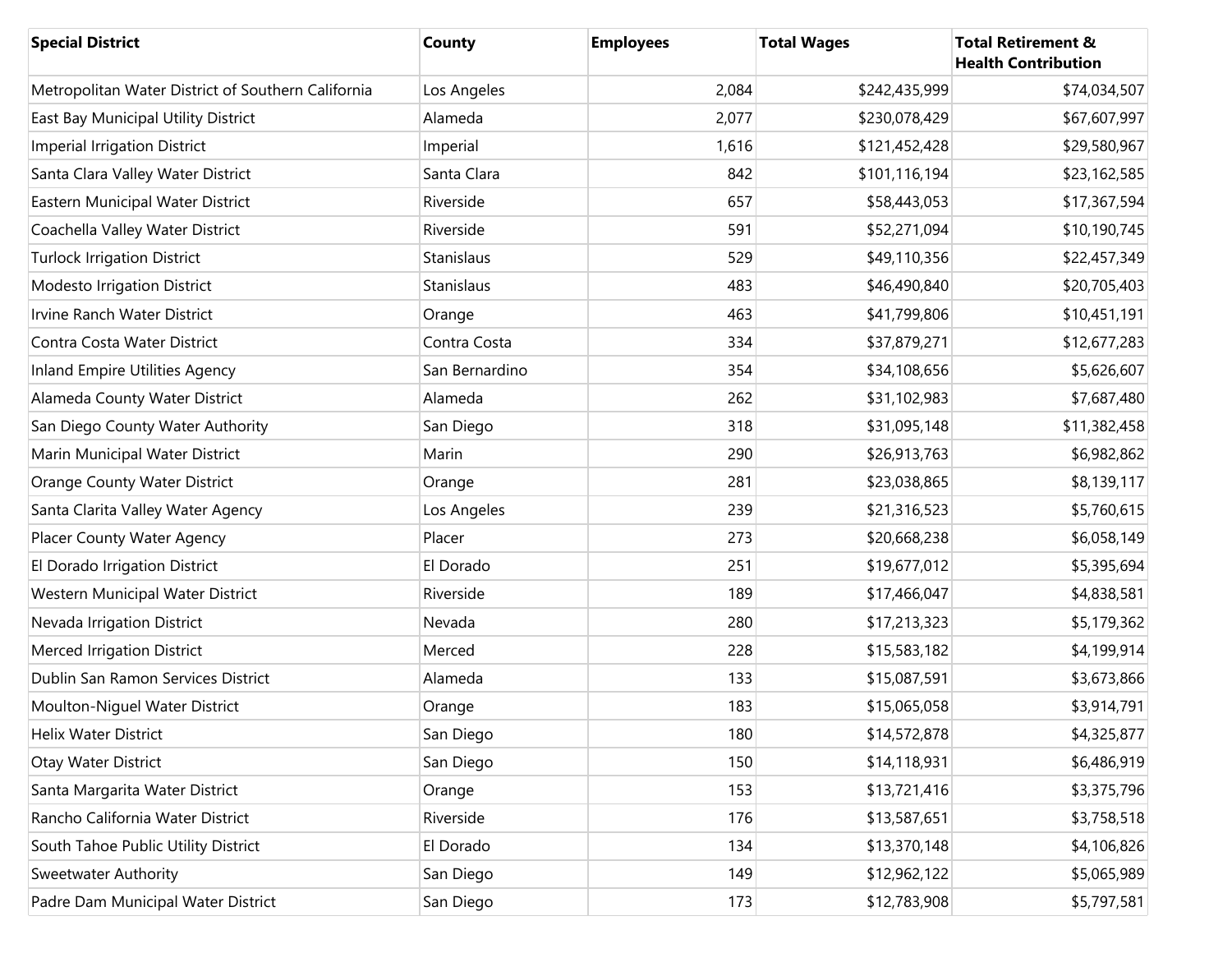| Jurupa Community Services District         | Riverside      | 276 | \$12,539,022 | \$3,248,707 |
|--------------------------------------------|----------------|-----|--------------|-------------|
| Las Virgenes Municipal Water District      | Los Angeles    | 122 | \$12,279,324 | \$4,658,001 |
| Cucamonga Valley Water District            | San Bernardino | 146 | \$11,967,070 | \$3,291,447 |
| <b>Vallecitos Water District</b>           | San Diego      | 121 | \$10,498,563 | \$3,561,698 |
| South Coast Water District                 | Orange         | 107 | \$9,897,164  | \$2,235,022 |
| South San Joaquin Irrigation District      | San Joaquin    | 113 | \$9,296,412  | \$5,203,643 |
| San Luis and Delta-Mendota Water Authority | Merced         | 143 | \$8,995,913  | \$3,193,891 |
| Yuba County Water Agency                   | Yuba           | 84  | \$8,994,745  | \$3,218,502 |
| Truckee-Donner Public Utility District     | Nevada         | 89  | \$8,832,616  | \$3,101,282 |
| Vista Irrigation District                  | San Diego      | 100 | \$8,516,776  | \$3,236,019 |
| Palmdale Water District                    | Los Angeles    | 98  | \$8,469,936  | \$1,929,938 |
| <b>Westlands Water District</b>            |                | 138 |              |             |
|                                            | Fresno         |     | \$8,212,162  | \$1,910,084 |
| Casitas Municipal Water District           | Ventura        | 206 | \$8,190,629  | \$1,821,546 |
| Desert Water Agency                        | Riverside      | 97  | \$8,164,329  | \$2,570,889 |
| Goleta Water District                      | Santa Barbara  | 102 | \$8,119,827  | \$1,706,722 |
| West Valley Water District                 | San Bernardino | 106 | \$8,043,019  | \$2,332,970 |
| Olivenhain Municipal Water District        | San Diego      | 99  | \$7,786,595  | \$2,732,344 |
| Solano Irrigation District                 | Solano         | 93  | \$7,566,936  | \$1,593,157 |
| Yorba Linda Water District                 | Orange         | 89  | \$7,263,628  | \$1,780,067 |
| Calleguas Municipal Water District         | Ventura        | 79  | \$7,175,557  | \$2,472,165 |
| East Valley Water District                 | San Bernardino | 76  | \$7,040,700  | \$1,737,248 |
| Valley Center Municipal Water District     | San Diego      | 79  | \$6,950,974  | \$2,214,449 |
| Kern County Water Agency                   | Kern           | 70  | \$6,935,624  | \$4,346,134 |
| United Water Conservation District         | Ventura        | 87  | \$6,650,178  | \$1,585,346 |
| West Basin Municipal Water District        | Los Angeles    | 78  | \$6,390,453  | \$2,010,400 |
| South Feather Water and Power Agency       | <b>Butte</b>   | 62  | \$6,215,595  | \$2,092,861 |
| <b>Tuolumne Utilities District</b>         | Tuolumne       | 94  | \$6,153,441  | \$2,805,996 |
| Mesa Water District (Orange)               | Orange         | 70  | \$6,147,277  | \$1,040,719 |
| El Toro Water District                     | Orange         | 72  | \$6,109,158  | \$2,021,301 |
| Yucaipa Valley Water District              | San Bernardino | 80  | \$6,034,953  | \$1,897,059 |
| Oakdale Irrigation District                | Stanislaus     | 93  | \$5,965,817  | \$1,507,112 |
| Sacramento Suburban Water District         | Sacramento     | 90  | \$5,962,453  | \$1,868,363 |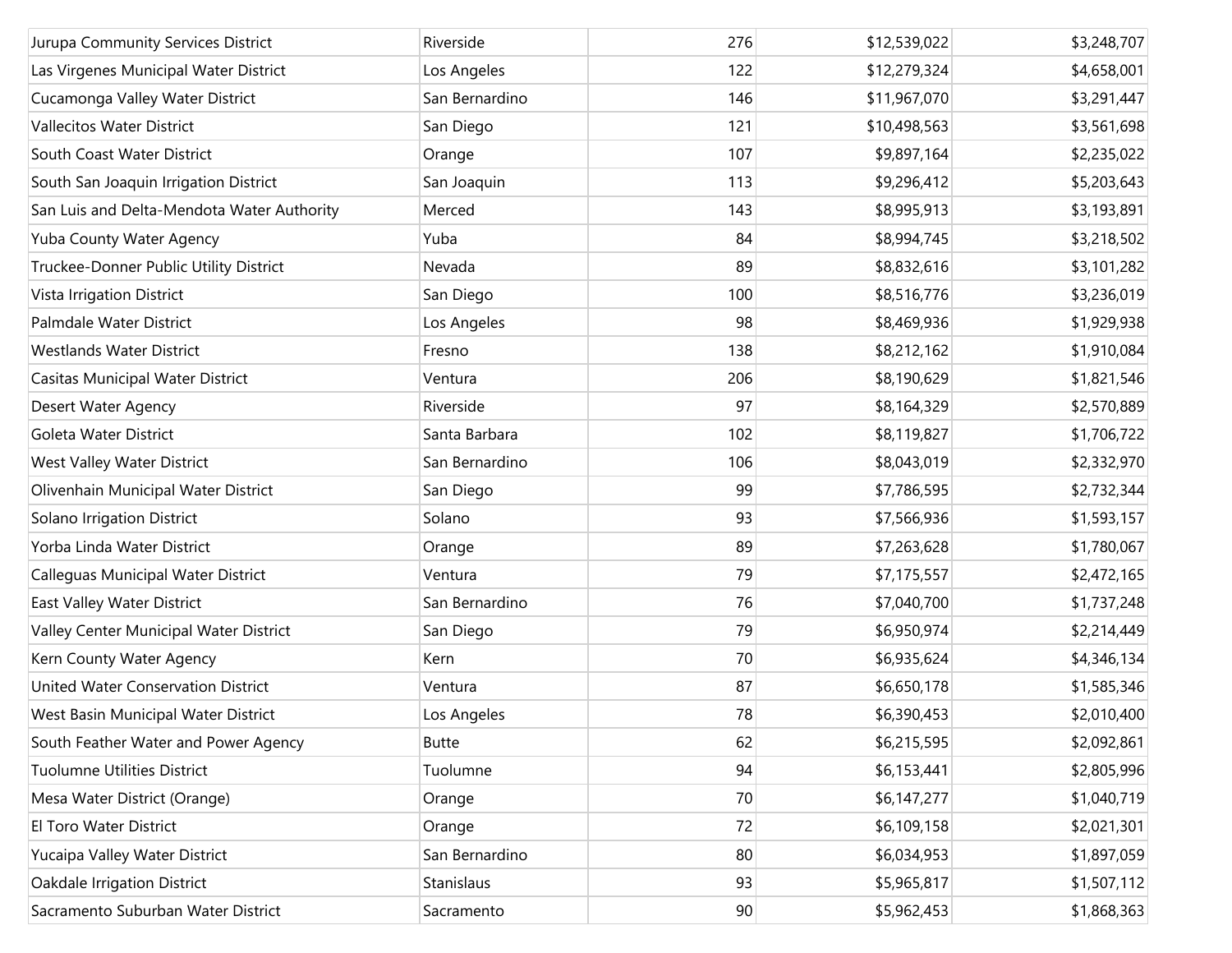| <b>Calaveras County Water District</b>              | Calaveras      | 74  | \$5,906,212 | \$1,884,439 |
|-----------------------------------------------------|----------------|-----|-------------|-------------|
| Walnut Valley Water District                        | Los Angeles    | 82  | \$5,697,213 | \$1,649,283 |
| <b>Fallbrook Public Utility District</b>            | San Diego      | 81  | \$5,695,852 | \$1,460,861 |
| Tahoe City Public Utility District                  | Placer         | 131 | \$5,650,523 | \$1,430,090 |
| North Marin Water District                          | Marin          | 67  | \$5,539,531 | \$1,152,980 |
| Rainbow Municipal Water District                    | San Diego      | 67  | \$5,526,268 | \$1,501,785 |
| Fresno Irrigation District                          | Fresno         | 107 | \$5,440,960 | \$1,068,108 |
| Water Replenishment District of Southern California | Los Angeles    | 65  | \$5,248,153 | \$2,323,580 |
| San Juan Water District                             | Placer         | 54  | \$5,195,509 | \$1,670,391 |
| Antelope Valley-East Kern Water Agency              | Kern           | 57  | \$5,073,211 | \$1,415,753 |
| Chester Public Utility District                     | Plumas         | 90  | \$4,923,022 | \$368,624   |
| Northstar Community Services District               | Placer         | 59  | \$4,707,823 | \$1,881,641 |
| Laguna Beach County Water District                  | Orange         | 51  | \$4,688,893 | \$1,192,333 |
| Santa Fe Irrigation District                        | San Diego      | 53  | \$4,670,325 | \$1,184,096 |
| Soquel Creek Water District                         | Santa Cruz     | 56  | \$4,648,843 | \$1,251,424 |
| Lake Arrowhead Community Services District          | San Bernardino | 64  | \$4,639,950 | \$1,483,502 |
| Central California Irrigation District              | Merced         | 90  | \$4,461,799 | \$1,136,932 |
| Ramona Municipal Water District                     | San Diego      | 54  | \$4,434,375 | \$1,389,504 |
| Mojave Water Agency                                 | San Bernardino | 49  | \$4,338,230 | \$1,323,599 |
| Lake Hemet Municipal Water District                 | Riverside      | 67  | \$4,307,837 | \$933,793   |
| Glenn-Colusa Irrigation District                    | Glenn          | 85  | \$4,189,218 | \$2,032,353 |
| Municipal Water District of Orange County           | Orange         | 56  | \$4,162,154 | \$975,573   |
| North Tahoe Public Utility District                 | Placer         | 75  | \$4,106,113 | \$1,378,848 |
| Friant Water Authority                              | Fresno         | 79  | \$4,100,083 | \$1,192,474 |
| Marina Coast Water District                         | Monterey       | 59  | \$4,054,672 | \$1,349,539 |
| Hi-Desert Water District                            | San Bernardino | 70  | \$4,029,999 | \$1,071,499 |
| Mission Springs Water District                      | Riverside      | 58  | \$3,942,570 | \$1,580,058 |
| Amador Water Agency                                 | Amador         | 57  | \$3,847,648 | \$1,177,306 |
| Mammoth County Water District                       | Mono           | 45  | \$3,832,080 | \$1,710,725 |
| West Kern Water District                            | Kern           | 53  | \$3,778,099 | \$1,359,567 |
| Monte Vista Water District                          | San Bernardino | 48  | \$3,710,811 | \$732,842   |
| Arvin-Edison Water Storage District                 | Kern           | 66  | \$3,701,060 | \$1,155,620 |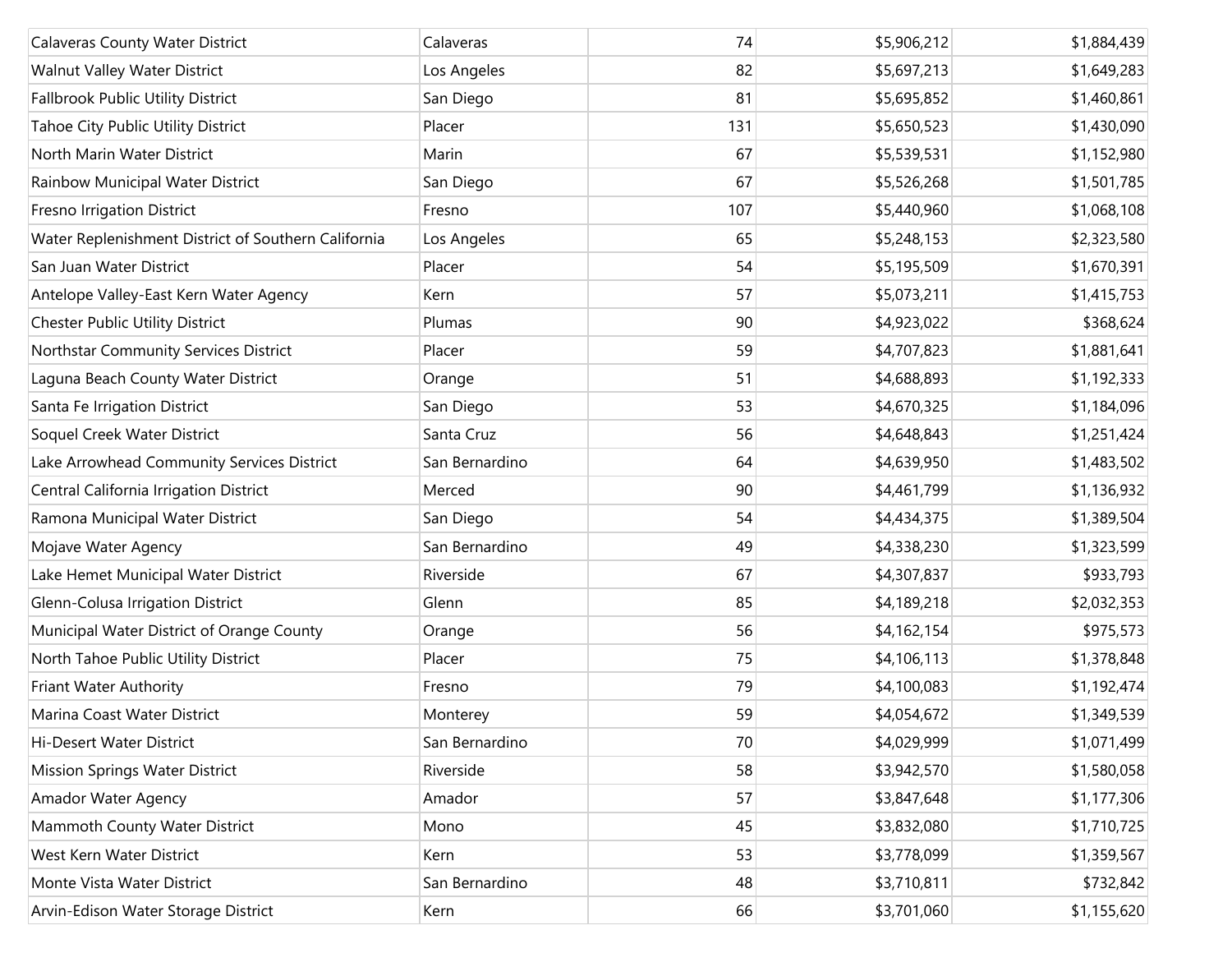| Citrus Heights Water District                    | Sacramento      | 43 | \$3,660,339 | \$864,117   |
|--------------------------------------------------|-----------------|----|-------------|-------------|
| Stockton-East Water District                     | San Joaquin     | 47 | \$3,651,710 | \$1,508,971 |
| Olympic Valley Public Service District           | Placer          | 41 | \$3,455,477 | \$823,230   |
| Semitropic Water Storage District                | Kern            | 49 | \$3,449,887 | \$873,524   |
| Santa Ana Watershed Project Authority            | Riverside       | 47 | \$3,444,064 | \$778,627   |
| San Lorenzo Valley Water District                | Santa Cruz      | 42 | \$3,422,677 | \$902,954   |
| Central Coast Water Authority                    | Santa Barbara   | 42 | \$3,406,331 | \$912,823   |
| Crescenta Valley County Water District           | Los Angeles     | 45 | \$3,370,406 | \$1,005,167 |
| Three Valleys Municipal Water District           | Los Angeles     | 35 | \$3,277,797 | \$828,487   |
| Wheeler Ridge-Maricopa Water Storage District    | Kern            | 59 | \$3,274,152 | \$1,738,945 |
| San Bernardino Valley Municipal Water District   | San Bernardino  | 32 | \$3,221,578 | \$1,276,930 |
| <b>Rubidoux Community Services District</b>      | Riverside       | 34 | \$3,201,736 | \$673,528   |
| Madera Irrigation District                       | Madera          | 67 | \$3,052,480 | \$1,090,692 |
| Bear Valley Community Services District          | Kern            | 68 | \$3,026,948 | \$586,761   |
| Palo Verde Irrigation District                   | Riverside       | 78 | \$2,959,557 | \$936,665   |
| Rowland Area County Water District               | Los Angeles     | 45 | \$2,894,471 | \$1,030,560 |
| Montecito Water District                         | Santa Barbara   | 35 | \$2,869,877 | \$601,802   |
| Cambria Community Services District              | San Luis Obispo | 56 | \$2,863,779 | \$777,236   |
| Paradise Irrigation District                     | <b>Butte</b>    | 56 | \$2,800,043 | \$743,655   |
| Beaumont-Cherry Valley Water District            | Riverside       | 52 | \$2,777,416 | \$907,544   |
| Panoche Water District                           | Fresno          | 58 | \$2,763,507 | \$1,294,962 |
| Monterey Peninsula Water Management District     | Monterey        | 45 | \$2,736,677 | \$527,914   |
| Valley County Water District                     | Los Angeles     | 42 | \$2,693,415 | \$1,208,335 |
| <b>Big Bear City Community Services District</b> | San Bernardino  | 46 | \$2,690,610 | \$1,001,619 |
| Running Springs Water District                   | San Bernardino  | 60 | \$2,634,326 | \$617,421   |
| Florin Resource Conservation District            | Sacramento      | 40 | \$2,624,864 | \$1,041,815 |
| Camrosa Water District                           | Ventura         | 34 | \$2,601,429 | \$990,801   |
| Mountain House Community Services District       | San Joaquin     | 57 | \$2,575,996 | \$1,310,298 |
| Indian Wells Valley Water District               | Kern            | 39 | \$2,538,794 | \$962,221   |
| Coastside County Water District                  | San Mateo       | 28 | \$2,485,135 | \$693,616   |
| Sunnyslope County Water District                 | San Benito      | 32 | \$2,411,675 | \$598,226   |
| Joshua Basin Water District                      | San Bernardino  | 35 | \$2,377,318 | \$453,928   |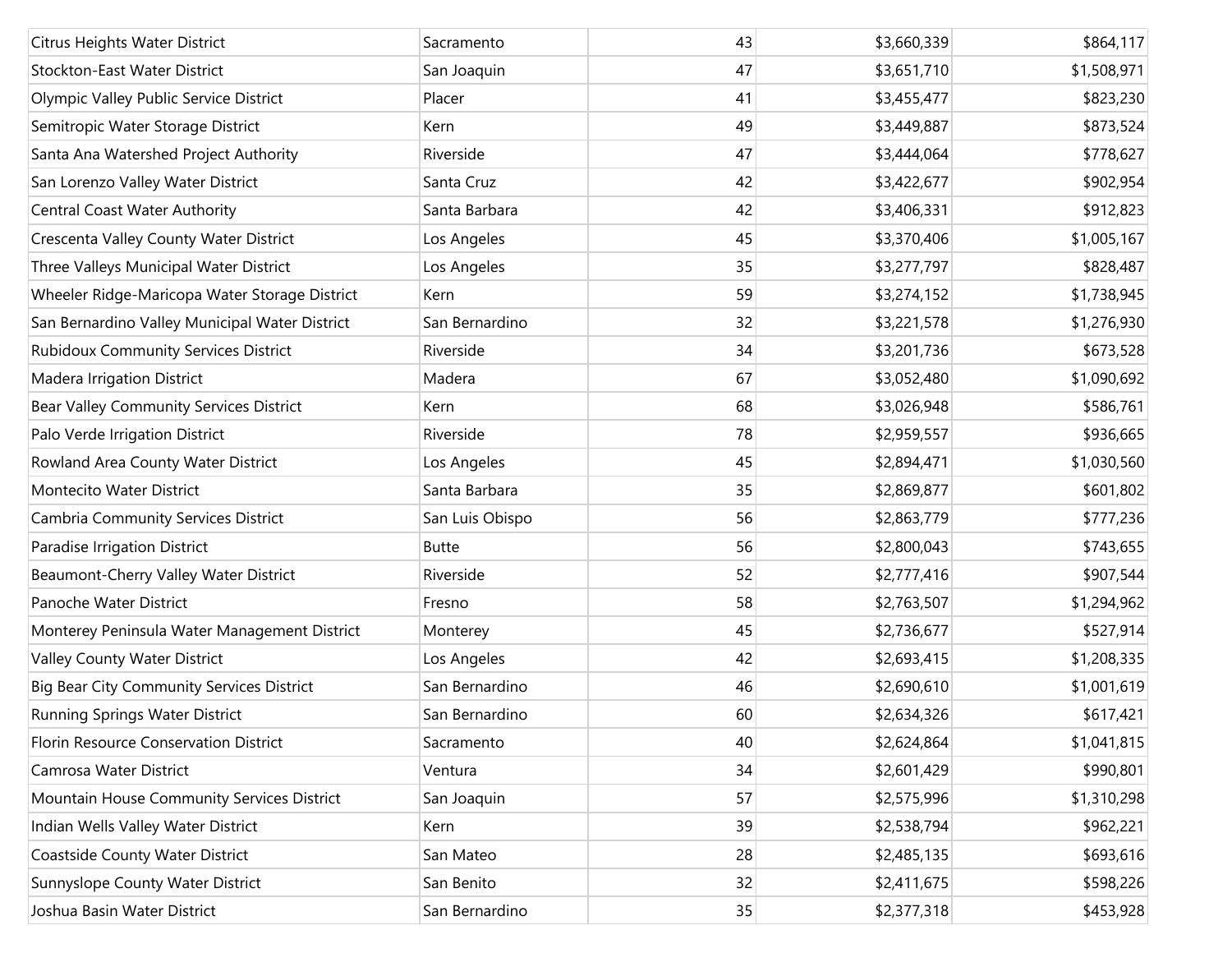| Lower Tule River Irrigation District                                       | Tulare          | 46  | \$2,364,848 | \$581,105   |
|----------------------------------------------------------------------------|-----------------|-----|-------------|-------------|
| Humboldt Bay Municipal Water District                                      | Humboldt        | 39  | \$2,305,084 | \$1,022,938 |
| Carmichael Water District                                                  | Sacramento      | 35  | \$2,293,551 | \$884,863   |
| Central Basin Municipal Water District                                     | Los Angeles     | 34  | \$2,273,853 | \$883,907   |
| Rancho Murieta Community Services District                                 | Sacramento      | 50  | \$2,227,081 | \$513,973   |
| Fair Oaks Water District                                                   | Sacramento      | 38  | \$2,201,187 | \$898,930   |
| Olivehurst Public Utility District                                         | Yuba            | 59  | \$2,188,914 | \$653,169   |
| Trabuco Canyon Water District                                              | Orange          | 32  | \$2,171,057 | \$807,187   |
| San Benito County Water District                                           | San Benito      | 28  | \$2,113,042 | \$386,826   |
| Kern Delta Water District                                                  | Kern            | 50  | \$2,068,981 | \$449,951   |
| North Coast County Water District                                          | San Mateo       | 31  | \$2,005,369 | \$512,329   |
| North Kern Water Storage District                                          | Kern            | 42  | \$1,980,620 | \$754,545   |
| Bella Vista Water District                                                 | Shasta          | 34  | \$1,965,179 | \$471,053   |
| Reclamation District No. 108                                               | Colusa          | 40  | \$1,952,392 | \$400,015   |
| Carpinteria Valley Water District                                          | Santa Barbara   | 25  | \$1,921,452 | \$519,572   |
| <b>Tulare Irrigation District</b>                                          | Tulare          | 37  | \$1,869,736 | \$651,803   |
| Henry Miller Reclamation District No. 2131                                 | Merced          | 43  | \$1,865,694 | \$488,046   |
| Phelan Pinon Hill Community Services District                              | San Bernardino  | 37  | \$1,862,029 | \$534,428   |
| Mid Peninsula Water District                                               | San Mateo       | 26  | \$1,839,498 | \$623,508   |
| Diablo Water District                                                      | Contra Costa    | 22  | \$1,838,276 | \$583,985   |
| <b>Scotts Valley Water District</b>                                        | Santa Cruz      | 27  | \$1,824,245 | \$593,510   |
| Rosamond Community Services District                                       | Kern            | 26  | \$1,817,886 | \$455,898   |
| Rincon Del Diablo Municipal Water District                                 | San Diego       | 30  | \$1,809,872 | \$495,012   |
| Yolo County Flood Control and Water Conservation<br>District               | Yolo            | 38  | \$1,809,242 | \$574,976   |
| Tehachapi - Cummings County Water District                                 | Kern            | 35  | \$1,762,895 | \$586,339   |
| Georgetown Divide Public Utility District                                  | El Dorado       | 29  | \$1,729,901 | \$623,014   |
| East Contra Costa Irrigation District                                      | Contra Costa    | 25  | \$1,707,625 | \$489,166   |
| Santa Ynez River Water Conservation District<br>Improvement District No. 1 | Santa Barbara   | 25  | \$1,691,100 | \$592,709   |
| McKinleyville Community Services District                                  | Humboldt        | 88  | \$1,650,235 | \$926,895   |
| <b>Templeton Community Services District</b>                               | San Luis Obispo | 135 | \$1,636,178 | \$356,584   |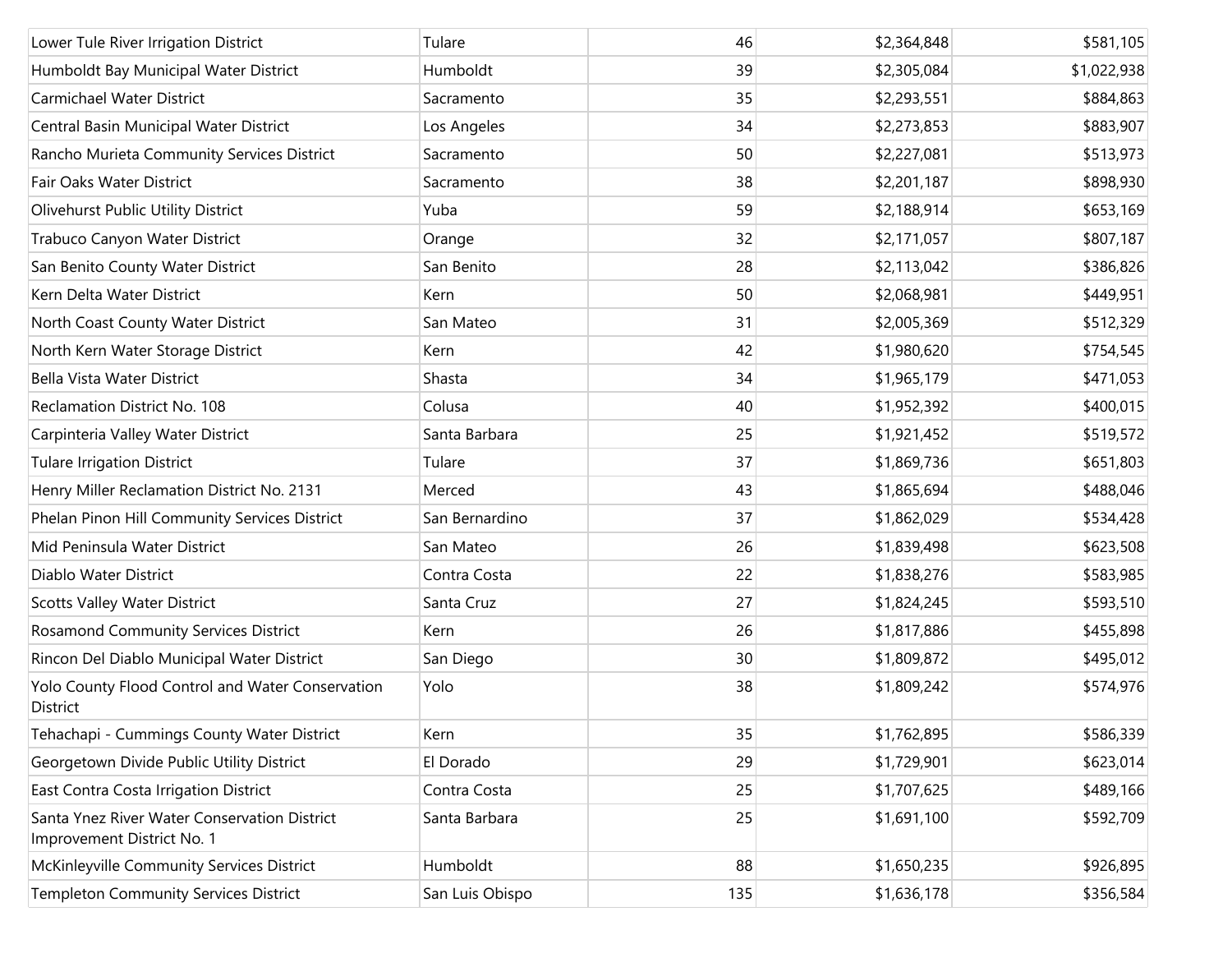| Upper San Gabriel Valley Municipal Water District | Los Angeles     | 18 | \$1,626,130 | \$588,272 |
|---------------------------------------------------|-----------------|----|-------------|-----------|
| Buena Vista Water Storage District                | Kern            | 27 | \$1,610,843 | \$268,654 |
| <b>Tulelake Irrigation District</b>               | Siskiyou        | 46 | \$1,522,203 | \$837,257 |
| Chowchilla Water District                         | Madera          | 32 | \$1,494,164 | \$719,840 |
| Twentynine Palms County Water District            | San Bernardino  | 31 | \$1,480,399 | \$540,372 |
| Cachuma Operation and Maintenance Board           | Santa Barbara   | 24 | \$1,463,153 | \$427,296 |
| Lost Hills Water District                         | Kern            | 22 | \$1,462,665 | \$416,621 |
| San Gabriel County Water District                 | Los Angeles     | 20 | \$1,437,551 | \$731,528 |
| <b>Consolidated Irrigation District</b>           | Fresno          | 36 | \$1,429,910 | \$653,865 |
| Humboldt Community Services District              | Humboldt        | 26 | \$1,366,363 | \$828,761 |
| Nipomo Community Services District                | San Luis Obispo | 23 | \$1,350,173 | \$596,161 |
| Valley of the Moon Water District                 | Sonoma          | 20 | \$1,328,336 | \$416,566 |
| Kirkwood Meadows Public Utilities District        | Alpine          | 38 | \$1,313,108 | \$617,780 |
| Twain Harte Community Services District           | Tuolumne        | 43 | \$1,311,833 | \$375,520 |
| Woodbridge Irrigation District                    | San Joaquin     | 27 | \$1,291,933 | \$300,235 |
| James Irrigation District                         | Fresno          | 21 | \$1,283,973 | \$337,260 |
| <b>Big Bear Municipal Water District</b>          | San Bernardino  | 42 | \$1,280,207 | \$361,215 |
| Helendale Community Services District             | San Bernardino  | 45 | \$1,278,666 | \$237,974 |
| Rosedale-Rio Bravo Water Storage District         | Kern            | 26 | \$1,256,785 | \$260,942 |
| Alta Irrigation District                          | Tulare          | 34 | \$1,241,993 | \$319,404 |
| La Puente Valley County Water                     | Los Angeles     | 22 | \$1,238,245 | \$516,191 |
| Banta-Carbona Irrigation District                 | San Joaquin     | 25 | \$1,234,727 | \$559,978 |
| <b>Grassland Water District</b>                   | Merced          | 26 | \$1,228,835 | \$466,662 |
| East Niles Community Services District            | Kern            | 30 | \$1,225,543 | \$447,447 |
| East Orange County Water District                 | Orange          | 24 | \$1,223,104 | \$265,392 |
| Bay Area Water Supply and Conservation Agency     | San Mateo       | 40 | \$1,211,971 | \$364,996 |
| Town of Discovery Bay Community Services District | Contra Costa    | 35 | \$1,210,228 | \$144,702 |
| Cawelo Water District                             | Kern            | 28 | \$1,193,329 | \$453,431 |
| Byron-Bethany Irrigation District                 | Contra Costa    | 24 | \$1,186,527 | \$335,596 |
| Linda County Water District                       | Yuba            | 26 | \$1,168,390 | \$424,019 |
| Yuima Municipal Water District                    | San Diego       | 19 | \$1,121,055 | \$353,532 |
| San Luis Water District                           | Merced          | 21 | \$1,118,857 | \$289,526 |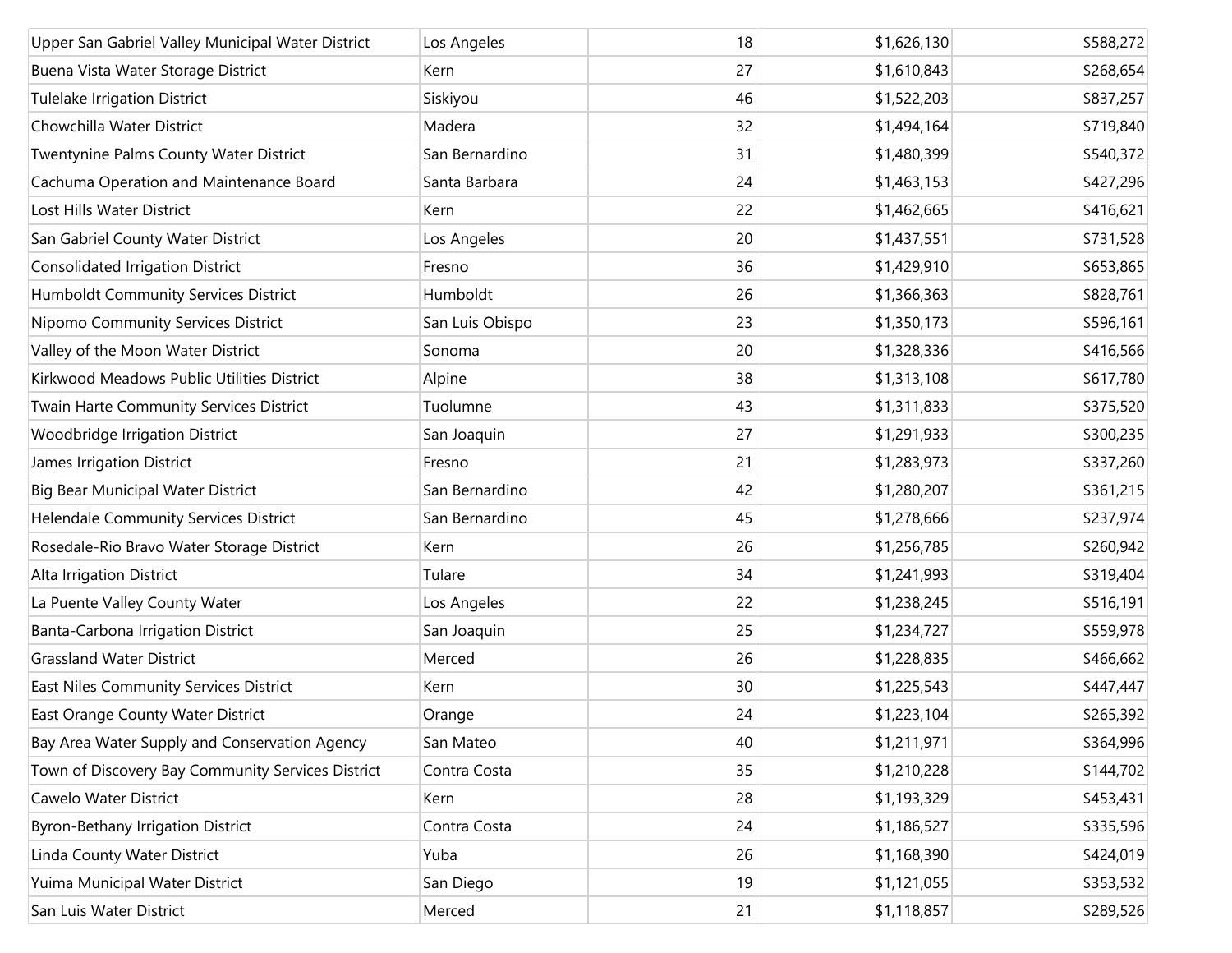| Orchard Dale Water District                             | Los Angeles    | 14 | \$1,110,219 | \$229,811 |
|---------------------------------------------------------|----------------|----|-------------|-----------|
| Crestline-Lake Arrowhead Water Agency                   | San Bernardino | 16 | \$1,082,082 | \$369,631 |
| Southern San Joaquin Municipal Utility District         | Kern           | 20 | \$1,079,574 | \$475,515 |
| <b>Stallion Springs Community Services District</b>     | Kern           | 47 | \$1,078,020 | \$260,480 |
| Malaga County Water District                            | Fresno         | 24 | \$1,070,001 | \$391,088 |
| Resort Improvement District No. 1                       | Humboldt       | 24 | \$1,061,820 | \$267,784 |
| Hidden Valley Lake Community Services District          | Lake           | 18 | \$1,045,225 | \$426,752 |
| <b>Groveland Community Services District</b>            | Tuolumne       | 26 | \$1,042,974 | \$355,259 |
| Delano-Earlimart Irrigation District                    | Tulare         | 17 | \$1,041,323 | \$363,622 |
| Lake Shastina Community Services District               | Siskiyou       | 43 | \$1,035,043 | \$236,486 |
| Quartz Hill Water District                              | Los Angeles    | 18 | \$1,034,226 | \$452,564 |
| Foothill Municipal Water District                       | Los Angeles    | 17 | \$1,027,759 | \$317,840 |
| Lakeside Water District                                 | San Diego      | 23 | \$1,008,281 | \$381,957 |
| Crestline Village Water District                        | San Bernardino | 19 | \$1,007,387 | \$310,244 |
| San Bernardino Valley Water Conservation District       | San Bernardino | 16 | \$994,167   | \$269,999 |
| Tehama-Colusa Canal Authority                           | Glenn          | 61 | \$988,567   | \$332,266 |
| Donner Summit Public Utility District                   | Nevada         | 13 | \$981,782   | \$212,857 |
| San Gabriel Valley Municipal Water District             | Los Angeles    | 12 | \$971,899   | \$465,003 |
| <b>Temescal Valley Water District</b>                   | Riverside      | 15 | \$962,394   | \$198,044 |
| Lindsay-Strathmore Irrigation District                  | Tulare         | 23 | \$947,554   | \$288,502 |
| Clearlake Oaks Water District                           | Lake           | 27 | \$938,687   | \$269,991 |
| <b>Brooktrails Township Community Services District</b> | Mendocino      | 18 | \$938,625   | \$359,275 |
| Tulare Lake Basin Water Storage District                | Kings          | 27 | \$937,716   | \$213,175 |
| Vandenberg Village Community Services District          | Santa Barbara  | 15 | \$924,979   | \$313,669 |
| Serrano Irrigation District                             | Orange         | 15 | \$923,491   | \$368,495 |
| La Habra Heights County Water District                  | Los Angeles    | 16 | \$922,744   | \$336,195 |
| Purissima Hills Water District                          | Santa Clara    | 13 | \$911,912   | \$279,516 |
| Borrego Water District                                  | San Diego      | 17 | \$907,542   | \$348,485 |
| Sweetwater Springs Water District                       | Sonoma         | 20 | \$904,815   | \$271,063 |
| San Gabriel Basin Water Quality Authority               | Los Angeles    | 14 | \$899,463   | \$223,315 |
| Kern-Tulare Water District                              | Kern           | 16 | \$893,102   | \$219,210 |
| West Stanislaus Irrigation District                     | Stanislaus     | 19 | \$892,479   | \$578,753 |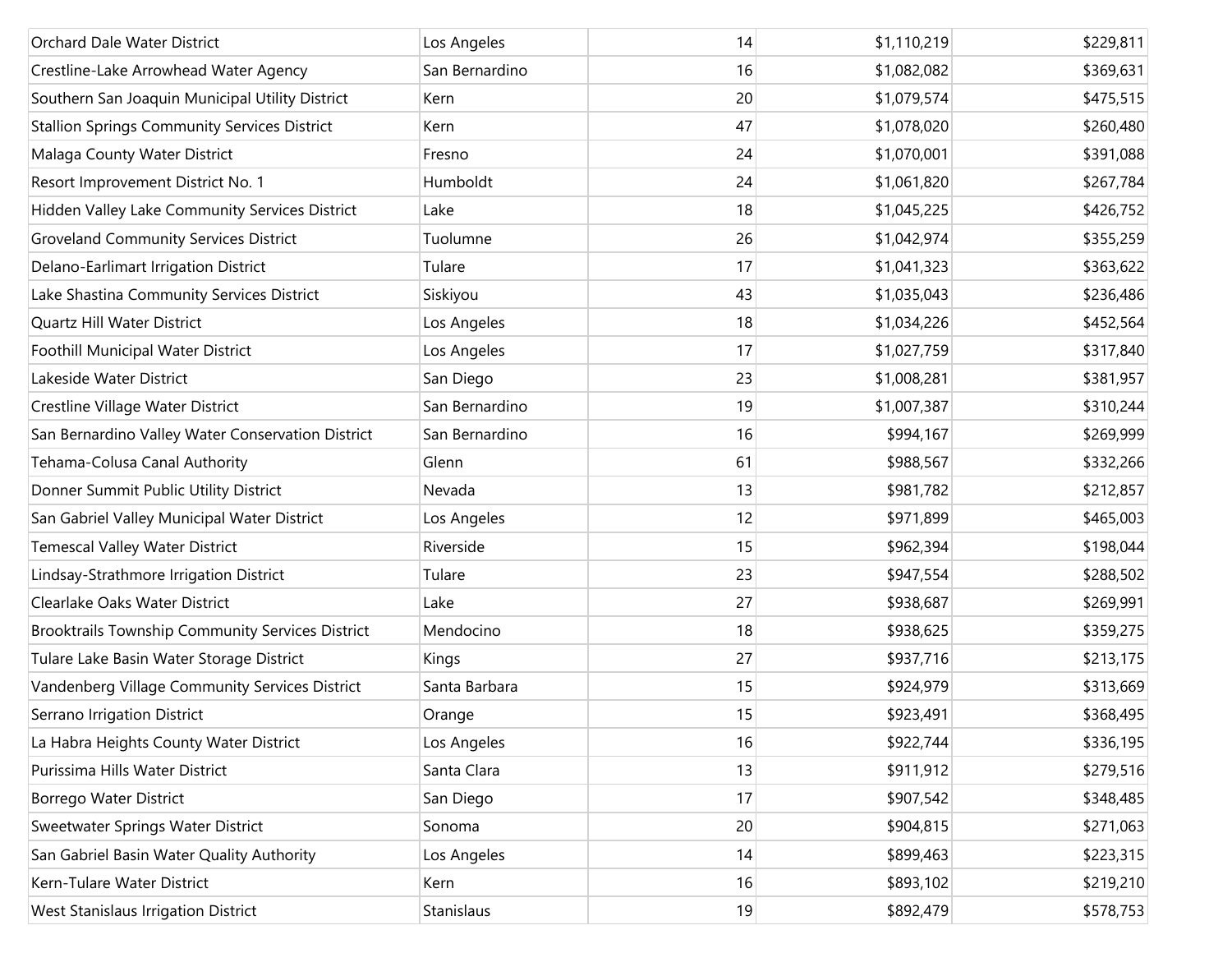| Thermalito Water and Sewer District               | <b>Butte</b>    | 19 | \$888,610 | \$384,262 |
|---------------------------------------------------|-----------------|----|-----------|-----------|
| <b>Regional Water Authority</b>                   | Sacramento      | 30 | \$882,910 | \$205,325 |
| Terra Bella Irrigation District                   | Tulare          | 20 | \$874,288 | \$485,780 |
| Corcoran Irrigation District                      | Kings           | 23 | \$874,223 | \$305,045 |
| Pico Water District                               | Los Angeles     | 16 | \$872,395 | \$288,182 |
| Patterson Irrigation District                     | Stanislaus      | 19 | \$862,143 | \$318,843 |
| <b>Browns Valley Irrigation District</b>          | Yuba            | 19 | \$860,420 | \$271,956 |
| Heber Public Utility District                     | Imperial        | 20 | \$859,936 | \$372,139 |
| Clear Creek Community Services District (Shasta)  | Shasta          | 21 | \$859,372 | \$334,942 |
| Willow County Water District                      | Mendocino       | 20 | \$858,199 | \$75,580  |
| Stinson Beach County Water District               | Marin           | 14 | \$853,030 | \$249,383 |
| <b>Water Facilities Authority</b>                 | San Bernardino  | 13 | \$852,068 | \$196,625 |
| Los Osos Community Services District              | San Luis Obispo | 48 | \$850,059 | \$136,997 |
| South Montebello Irrigation District              | Los Angeles     | 14 | \$847,453 | \$270,609 |
| Western Canal Water District                      | <b>Butte</b>    | 18 | \$832,605 | \$431,786 |
| Montara Sanitary District (San Mateo)             | San Mateo       | 20 | \$825,084 | \$231,127 |
| Orange Cove Irrigation District                   | Fresno          | 14 | \$822,753 | \$171,201 |
| Westborough County Water District                 | San Mateo       | 14 | \$811,145 | \$181,790 |
| Lindmore Irrigation District                      | Tulare          | 17 | \$794,300 | \$132,160 |
| <b>Tranquillity Irrigation District</b>           | Fresno          | 12 | \$786,258 | \$382,011 |
| Florin County Water District                      | Sacramento      | 19 | \$783,214 | \$129,467 |
| Firebaugh Canal Water District                    | Fresno          | 18 | \$780,606 | \$303,919 |
| Kern Water Bank Authority                         | Kern            | 16 | \$754,625 | \$126,967 |
| Lamont Public Utility District                    | Kern            | 22 | \$751,037 | \$133,987 |
| <b>Calaveras Public Utility District</b>          | Calaveras       | 15 | \$744,476 | \$227,650 |
| Idyllwild Water District                          | Riverside       | 17 | \$744,192 | \$168,981 |
| Shafter-Wasco Irrigation District                 | Kern            | 16 | \$733,765 | \$358,678 |
| Pajaro/Sunny Mesa Community Services District     | Monterey        | 16 | \$718,091 | \$290,729 |
| <b>Bard Water District</b>                        | Imperial        | 26 | \$715,258 | \$171,409 |
| Oceano Community Services District                | San Luis Obispo | 15 | \$711,017 | \$178,642 |
| Foresthill Public Utility District                | Placer          | 15 | \$695,416 | \$241,243 |
| Channel Islands Beach Community Services District | Ventura         | 14 | \$690,247 | \$213,075 |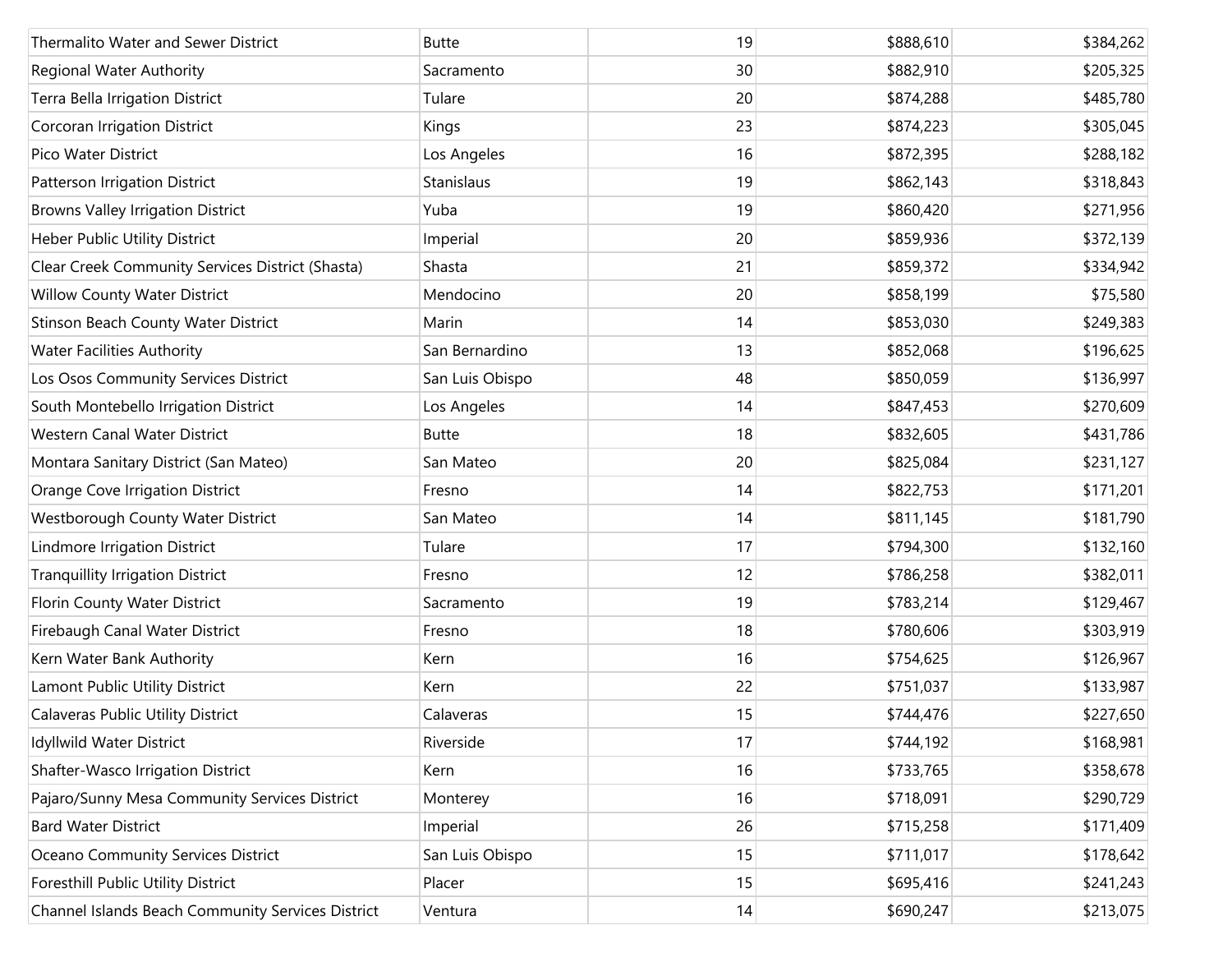| Heritage Ranch Community Services District     | San Luis Obispo   | 13 | \$689,390 | \$152,821 |
|------------------------------------------------|-------------------|----|-----------|-----------|
| Rio Linda-Elverta Community Water District     | Sacramento        | 20 | \$683,767 | \$234,705 |
| Golden Hills Community Service District        | Kern              | 18 | \$665,515 | \$216,991 |
| Bodega Bay Public Utility District             | Sonoma            | 15 | \$659,916 | \$185,946 |
| San Gorgonio Pass Water Agency                 | Riverside         | 12 | \$653,084 | \$246,681 |
| Mojave Public Utility District                 | Kern              | 15 | \$650,485 | \$257,573 |
| La Canada Irrigation District                  | Los Angeles       | 11 | \$628,778 | \$180,919 |
| <b>Bighorn-Desert View Water Agency</b>        | San Bernardino    | 16 | \$611,508 | \$164,713 |
| Ventura River County Water District            | Ventura           | 11 | \$609,404 | \$170,490 |
| Winton Water and Sanitary District (Merced)    | Merced            | 15 | \$598,560 | \$72,411  |
| Chino Basin Desalter Authority (CDA)           | San Bernardino    | 13 | \$592,701 | \$113,823 |
| <b>Bolinas Community Public Utility</b>        | Marin             | 14 | \$582,474 | \$184,731 |
| Mission Hills Community Services District      | Santa Barbara     | 17 | \$579,862 | \$128,735 |
| California Pines Community Services District   | Modoc             | 24 | \$577,607 | \$57,469  |
| Meadow Vista County Water District             | Placer            | 15 | \$570,617 | \$168,642 |
| South Sutter Water District                    | Sutter            | 17 | \$551,150 | \$298,993 |
| San Miguel Community Services District         | San Luis Obispo   | 31 | \$545,458 | \$79,583  |
| Mariposa Public Utility District               | Mariposa          | 29 | \$541,490 | \$211,149 |
| Richvale Irrigation District                   | <b>Butte</b>      | 12 | \$540,271 | \$189,955 |
| Konocti County Water District                  | Lake              | 17 | \$539,485 | \$157,757 |
| Laguna Irrigation District                     | Fresno            | 22 | \$535,908 | \$135,625 |
| Delhi County Water District                    | Merced            | 15 | \$523,551 | \$164,589 |
| North Yuba Water District                      | Yuba              | 12 | \$523,092 | \$238,859 |
| <b>Castroville Community Services District</b> | Monterey          | 11 | \$516,502 | \$205,384 |
| Forestville Water District                     | Sonoma            | 12 | \$510,576 | \$135,457 |
| <b>Arvin Community Services District</b>       | Kern              | 14 | \$508,851 | \$113,432 |
| Reclamation District No. 2068                  | Solano            | 14 | \$507,334 | \$111,719 |
| June Lake Public Utility District              | Mono              | 15 | \$498,413 | \$189,705 |
| <b>Denair Community Services District</b>      | <b>Stanislaus</b> | 13 | \$494,781 | \$138,214 |
| Rio Alto Water District                        | Tehama            | 13 | \$493,492 | \$161,173 |
| <b>Greenfield County Water District</b>        | Kern              | 14 | \$487,013 | \$208,935 |
| Del Puerto Water District                      | Stanislaus        | 13 | \$476,920 | \$153,295 |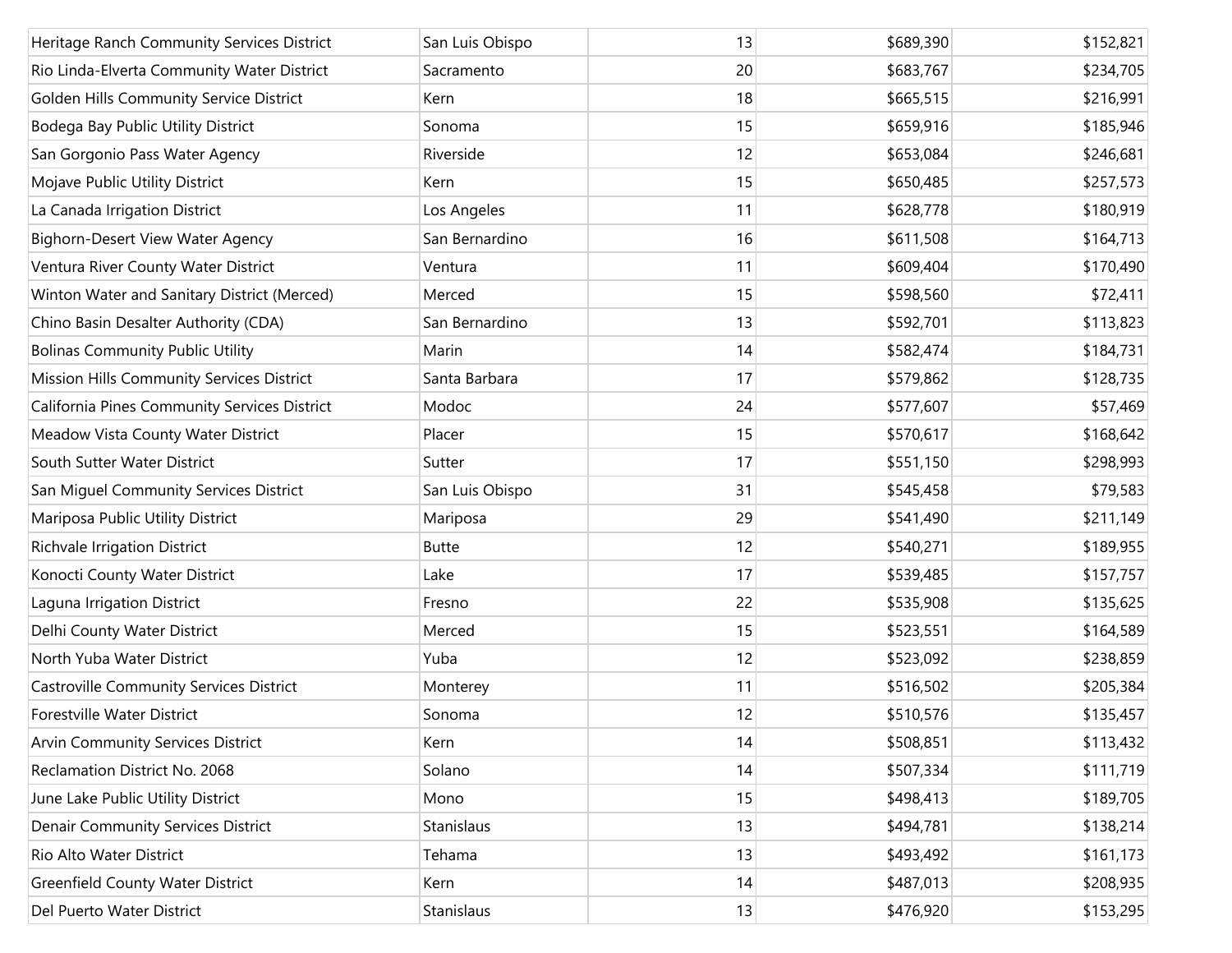| Planada Community Services District         | Merced         | 12 | \$464,479 | \$26,337  |
|---------------------------------------------|----------------|----|-----------|-----------|
| Union Public Utility District               | Calaveras      | 13 | \$464,380 | \$183,621 |
| Inverness Public Utility District           | Marin          | 18 | \$460,848 | \$105,001 |
| Western Hills Water District                | Stanislaus     | 17 | \$454,413 | \$65,263  |
| Redway Community Services District          | Humboldt       | 13 | \$450,310 | \$105,984 |
| Meiners Oaks County Water District          | Ventura        | 10 | \$447,130 | \$96,062  |
| Littlerock Creek Irrigation District        | Los Angeles    | 13 | \$446,359 | \$154,373 |
| Kinneloa Irrigation District                | Los Angeles    | 11 | \$444,685 | \$114,912 |
| Los Alamos Community Services District      | Santa Barbara  | 14 | \$443,780 | \$167,495 |
| Arrowbear Park County Water District        | San Bernardino | 34 | \$437,215 | \$117,780 |
| Keyes Community Services District           | Stanislaus     | 13 | \$436,141 | \$267,558 |
| Anderson-Cottonwood Irrigation District     | Shasta         | 20 | \$432,698 | \$112,449 |
| <b>Butte Water District</b>                 | <b>Butte</b>   | 11 | \$429,700 | \$144,534 |
| <b>McCloud Community Services District</b>  | Siskiyou       | 35 | \$429,599 | \$114,926 |
| <b>Sutter Extension Water District</b>      | Sutter         | 17 | \$425,617 | \$279,738 |
| <b>Esparto Community Services District</b>  | Yolo           | 14 | \$424,522 | \$73,929  |
| <b>Burney Water District</b>                | Shasta         | 22 | \$412,075 | \$132,425 |
| Mountain Gate Community Services District   | Shasta         | 30 | \$410,754 | \$96,199  |
| <b>Central Water District</b>               | Santa Cruz     | 13 | \$406,554 | \$172,916 |
| <b>Biggs-West Gridley Water District</b>    | <b>Butte</b>   | 13 | \$406,255 | \$154,937 |
| Pinedale County Water District              | Fresno         | 11 | \$404,464 | \$0       |
| Hilmar County Water District                | Merced         | 12 | \$400,235 | \$50,660  |
| Cabazon County Water District               | Riverside      | 14 | \$397,363 | \$156,767 |
| <b>Aromas Water District</b>                | San Benito     | 14 | \$394,661 | \$104,438 |
| Belridge Water Storage District             | Kern           | 10 | \$387,946 | \$130,369 |
| Ivanhoe Irrigation District                 | Tulare         | 17 | \$365,805 | \$104,885 |
| <b>Westwood Community Services District</b> | Lassen         | 12 | \$359,821 | \$71,902  |
| Palm Ranch Irrigation District              | Los Angeles    | 9  | \$355,959 | \$103,618 |
| <b>Shasta Community Services District</b>   | Shasta         | 16 | \$354,774 | \$105,918 |
| Pleasant Valley County Water District       | Ventura        | 11 | \$352,601 | \$76,776  |
| Centerville Community Services District     | Shasta         | 12 | \$348,021 | \$138,336 |
| Fern Valley Water District                  | Riverside      | 10 | \$347,837 | \$91,132  |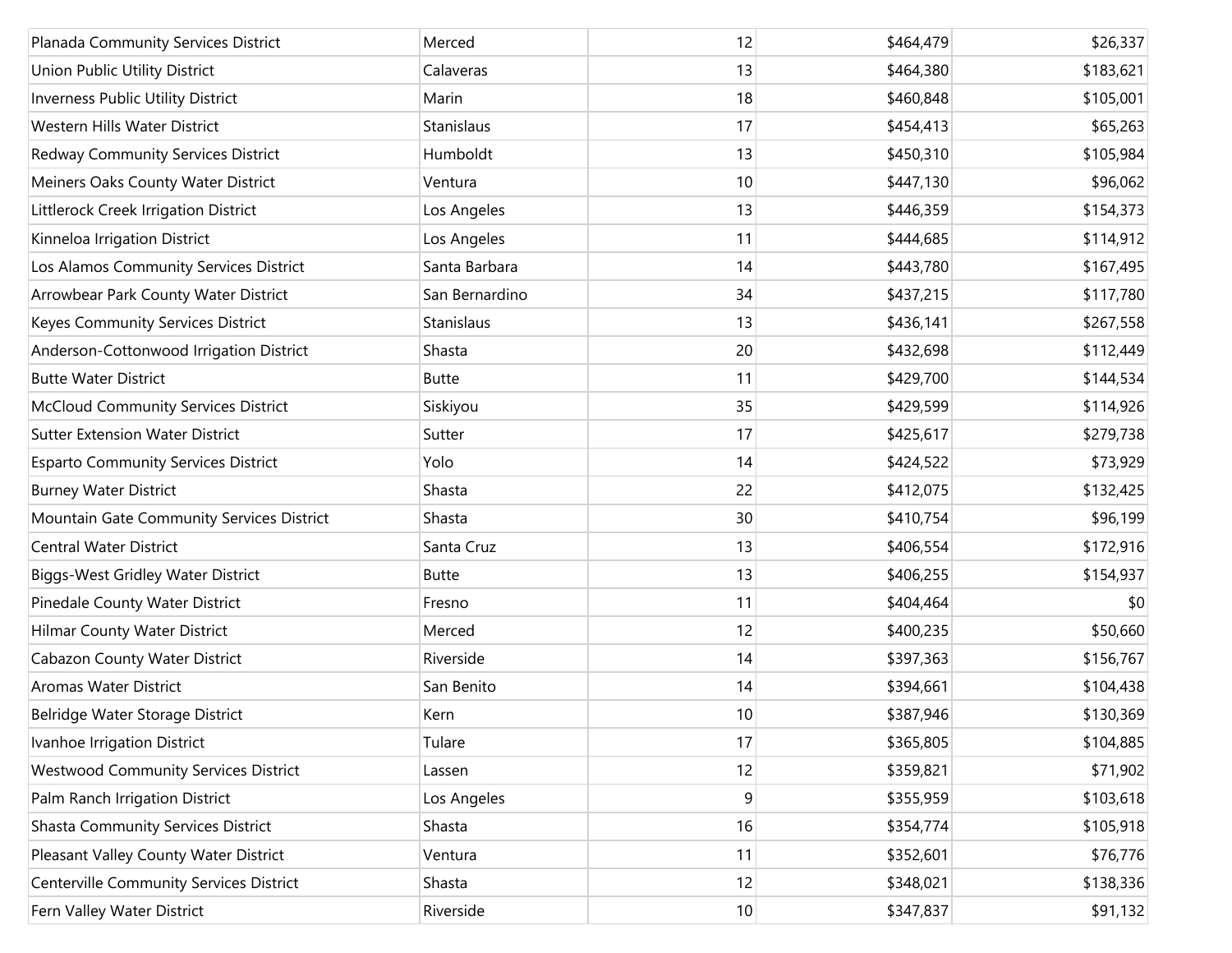| Herlong Public Utility District                    | Lassen         | 11 | \$347,669 | \$135,197 |
|----------------------------------------------------|----------------|----|-----------|-----------|
| Santa Nella County Water District                  | Merced         | 13 | \$345,601 | \$145,233 |
| <b>Colusa County Water District</b>                | Colusa         | 10 | \$339,075 | \$61,780  |
| Pine Cove Water District                           | Riverside      | 16 | \$338,950 | \$73,227  |
| Cobb Area County Water District                    | Lake           | 18 | \$336,431 | \$50,094  |
| <b>Exeter Irrigation District</b>                  | Tulare         | 15 | \$334,811 | \$69,613  |
| Kings County Water District                        | Kings          | 9  | \$334,030 | \$107,698 |
| Angiola Water District                             | Tulare         | 12 | \$332,255 | \$161,456 |
| Lakeside Irrigation Water District                 | Kings          | 11 | \$328,336 | \$178,487 |
| Del Paso Manor Water District                      | Sacramento     | 11 | \$328,205 | \$79,712  |
| <b>Pixley Irrigation District</b>                  | Tulare         | 9  | \$327,438 | \$82,369  |
| Garberville Sanitary District (Humboldt)           | Humboldt       | 12 | \$324,807 | \$41,081  |
| Sierra Lakes County Water District                 | Placer         | 9  | \$324,425 | \$62,974  |
| Seeley County Water District                       | Imperial       | 15 | \$323,311 | \$56,000  |
| Orland-Artois Water District                       | Glenn          | 10 | \$312,880 | \$72,325  |
| Indian Valley Community Services District          | Plumas         | 13 | \$308,495 | \$34,000  |
| Lake Don Pedro Community Services District         | Mariposa       | 11 | \$308,386 | \$109,812 |
| Lower Lake County Waterworks District No. 1 (Lake) | Lake           | 14 | \$303,632 | \$61,421  |
| <b>Alpaugh Irrigation District</b>                 | Tulare         | 11 | \$303,093 | \$67,895  |
| Lockeford Community Services District              | San Joaquin    | 10 | \$296,588 | \$101,834 |
| Reclamation District No. 1004                      | Colusa         | 10 | \$295,141 | \$84,097  |
| Adelanto Public Utility Authority                  | San Bernardino | 11 | \$291,915 | \$75,566  |
| Alpine Springs County Water District               | Placer         | 12 | \$287,460 | \$70,447  |
| Potter Valley Irrigation District                  | Mendocino      | 18 | \$287,080 | \$0       |
| Frazier Park Public Utility District               | Kern           | 12 | \$284,804 | \$106,891 |
| Anderson Valley Community Services District        | Mendocino      | 23 | \$284,032 | \$24,052  |
| Lost Hills Utility District (Kern)                 | Kern           | 9  | \$280,365 | \$20,763  |
| Mendocino City Community Services District         | Mendocino      | 12 | \$266,035 | \$87,308  |
| Buckingham Park Water District                     | Lake           | 11 | \$265,732 | \$30,117  |
| <b>Boron Community Services District</b>           | Kern           | 9  | \$258,828 | \$94,431  |
| Weaverville Community Services District            | Trinity        | 13 | \$257,919 | \$136,153 |
| Gold Mountain Community Services District          | Plumas         | 12 | \$249,785 | \$0       |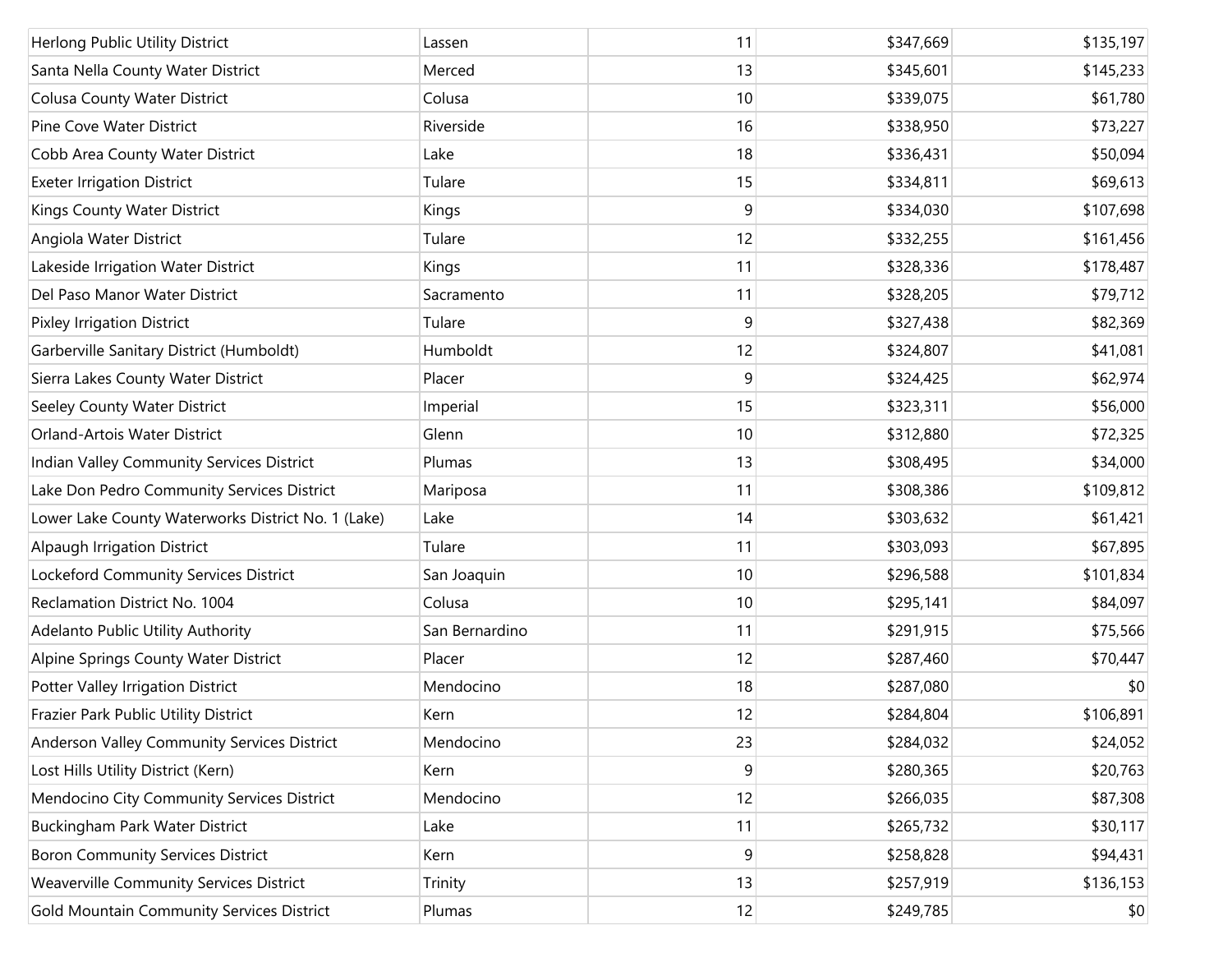| Linden County Water District                     | San Joaquin    | 10             | \$245,026 | \$39,142  |
|--------------------------------------------------|----------------|----------------|-----------|-----------|
| <b>Cutler Public Utility District</b>            | Tulare         | 10             | \$242,456 | \$116,277 |
| Kanawha Water District                           | Glenn          | 12             | \$241,160 | \$90,060  |
| Midway Heights County Water District             | Placer         | 8              | \$232,415 | \$70,606  |
| Provident Irrigation District                    | Glenn          | 9              | \$225,248 | \$78,594  |
| <b>Caruthers Community Services District</b>     | Fresno         | 11             | \$221,642 | \$26,601  |
| Callayomi County Water District                  | Lake           | 9              | \$219,344 | \$31,818  |
| <b>Feather Water District</b>                    | Sutter         | 14             | \$217,985 | \$44,002  |
| Jackson Valley Irrigation District               | Amador         | 10             | \$217,028 | \$37,394  |
| Smith River Community Services District          | Del Norte      | 11             | \$215,604 | \$45,308  |
| Saucelito Irrigation District                    | Tulare         | 9              | \$215,368 | \$189,966 |
| Plumas Eureka Community Services District        | Plumas         | 11             | \$213,849 | \$61,272  |
| Fall River Valley Community Services District    | Shasta         | 10             | \$213,568 | \$42,644  |
| Gerber-Las Flores Community Services District    | Tehama         | 9              | \$213,491 | \$36,000  |
| Princeton - Codora - Glenn Irrigation District   | Colusa         | 8              | \$213,272 | \$55,194  |
| Springville Public Utility District              | Tulare         | 12             | \$211,857 | \$9,906   |
| Willow Creek Community Services District         | Humboldt       | 14             | \$211,051 | \$106,218 |
| Del Rey Community Services District              | Fresno         | 10             | \$205,441 | \$52,229  |
| Westside Water District                          | Colusa         | 10             | \$205,432 | \$64,459  |
| Maine Prairie Water District                     | Solano         | 9              | \$205,382 | \$46,623  |
| Berrenda Mesa Water District                     | Kern           | 6              | \$203,026 | \$80,592  |
| Ivanhoe Public Utility District                  | Tulare         | 11             | \$202,810 | \$54,646  |
| Riverdale Public Utility District                | Fresno         | 9              | \$200,928 | \$52,015  |
| <b>Grizzly Flats Community Services District</b> | El Dorado      | 9              | \$200,882 | \$39,435  |
| <b>Strathmore Public Utility District</b>        | Tulare         | 8              | \$197,879 | \$73,286  |
| <b>Olcese Water District</b>                     | Kern           | $\overline{7}$ | \$197,175 | \$7,509   |
| High Valleys Water District                      | Riverside      | 11             | \$196,151 | \$21,595  |
| Cottonwood Water District                        | Shasta         | 9              | \$194,604 | \$19,900  |
| <b>Baker Community Services District</b>         | San Bernardino | 15             | \$194,554 | \$103,091 |
| Pixley Public Utility District                   | Tulare         | 9              | \$194,403 | \$0       |
| Arbuckle Public Utility District                 | Colusa         | 9              | \$194,022 | \$51,843  |
| <b>Sutter Community Service District</b>         | Sutter         | 9              | \$192,630 | \$30,814  |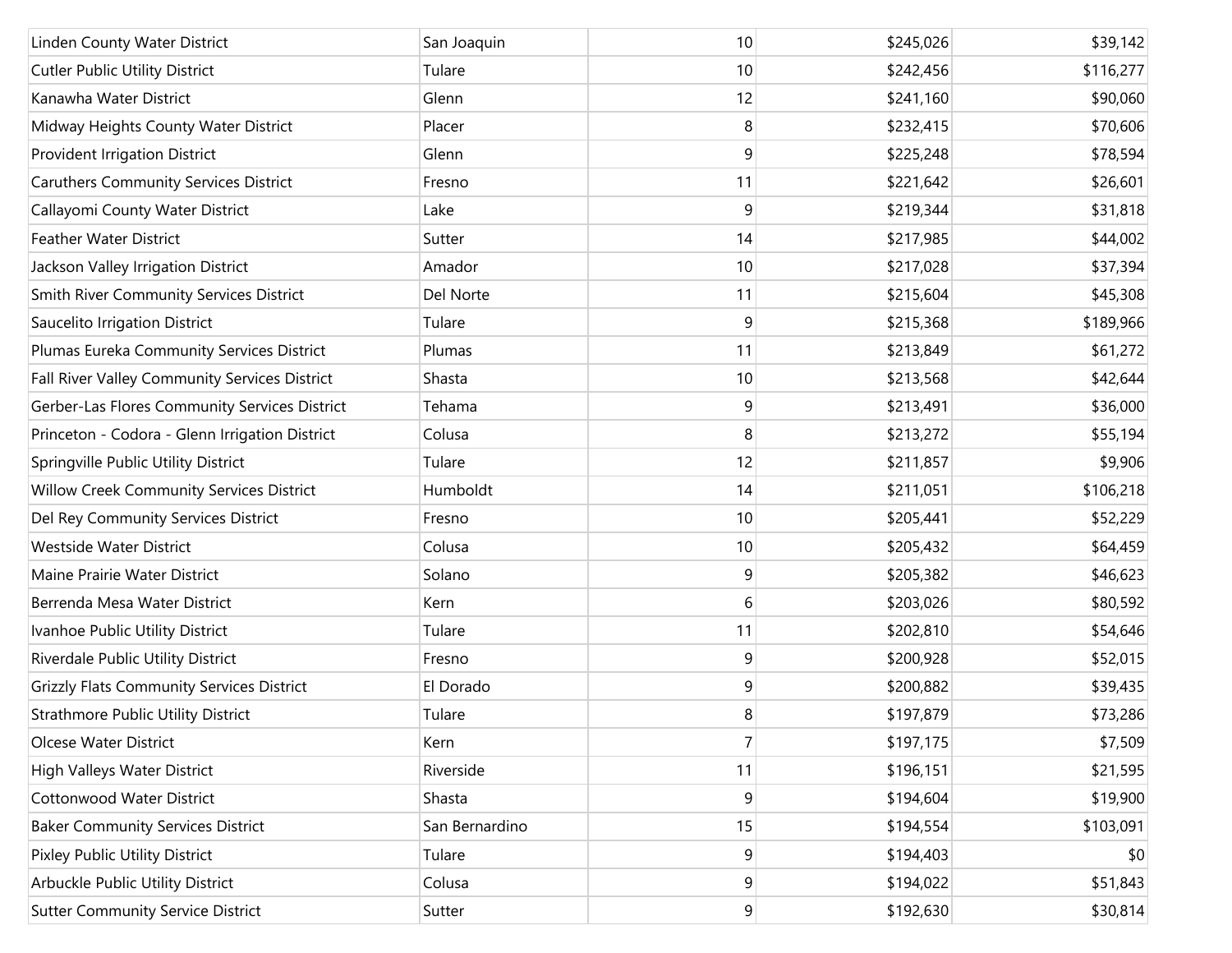| West Side Irrigation District                    | San Joaquin    | 8              | \$191,680 | \$112,458 |
|--------------------------------------------------|----------------|----------------|-----------|-----------|
| Kettleman City Community Services District       | Kings          | 9              | \$189,739 | \$90,566  |
| Earlimart Public Utility District                | Tulare         | 9              | \$189,288 | \$82,665  |
| Laton Community Services District                | Fresno         | 12             | \$186,535 | \$30,744  |
| Reclamation District No. 2058                    | San Joaquin    | 11             | \$183,421 | \$131,807 |
| Valley Springs Public Utility District           | Calaveras      | 10             | \$176,304 | \$31,721  |
| Laytonville County Water District                | Mendocino      | 10             | \$174,426 | \$28,513  |
| Maxwell Irrigation District                      | Colusa         | 9              | \$171,921 | \$23,073  |
| <b>Stone Corral Irrigation District</b>          | Tulare         | 10             | \$170,850 | \$124,781 |
| Majestic Pines Community Services District       | San Diego      | 9              | \$169,998 | \$77,751  |
| Mariana Ranchos County Water District            | San Bernardino | 11             | \$168,306 | \$0       |
| Central San Joaquin Water Conservation District  | San Joaquin    | 9              | \$167,550 | \$23,362  |
| Le Grand Community Services District             | Merced         | 11             | \$167,122 | \$99,662  |
| Manila Community Services District               | Humboldt       | 9              | \$166,737 | \$23,310  |
| Home Garden County Water District                | Riverside      | 10             | \$165,974 | \$49,184  |
| Tejon-Castac Water District                      | Kern           | 7              | \$163,978 | \$9,702   |
| <b>Grizzly Lake Community Services District</b>  | Plumas         | 11             | \$160,433 | \$17,034  |
| Porterville Irrigation District                  | Tulare         | 9              | \$159,866 | \$98,876  |
| Sativa-Los Angeles County Water District         | Los Angeles    | 10             | \$158,337 | \$991     |
| Orosi Public Utility District                    | Tulare         | 8              | \$156,969 | \$88,756  |
| Lebec County Water District                      | Kern           | 11             | \$154,043 | \$8,975   |
| Maxwell Public Utility District                  | Colusa         | 9              | \$151,973 | \$43,802  |
| Woodville Public Utility District                | Tulare         | 10             | \$145,486 | \$28,534  |
| <b>Bridgeport Public Utility District</b>        | Mono           | 6              | \$145,411 | \$0       |
| Merquin County Water District                    | Merced         | 9              | \$141,857 | \$1,266   |
| <b>Grizzly Ranch Community Services District</b> | Plumas         | 10             | \$140,245 | \$0       |
| <b>Corning Water District</b>                    | Tehama         | 11             | \$140,231 | \$56,872  |
| Riverdale Irrigation District                    | Fresno         | $\overline{7}$ | \$138,420 | \$67,761  |
| Scotia Community Services District               | Humboldt       | $\overline{7}$ | \$137,993 | \$20,467  |
| Miranda Community Services District              | Humboldt       | 15             | \$136,620 | \$0       |
| Julian Community Services District               | San Diego      | 11             | \$134,434 | \$4,928   |
| Leavitt Lake Community Service District          | Lassen         | $\overline{9}$ | \$132,184 | \$7,440   |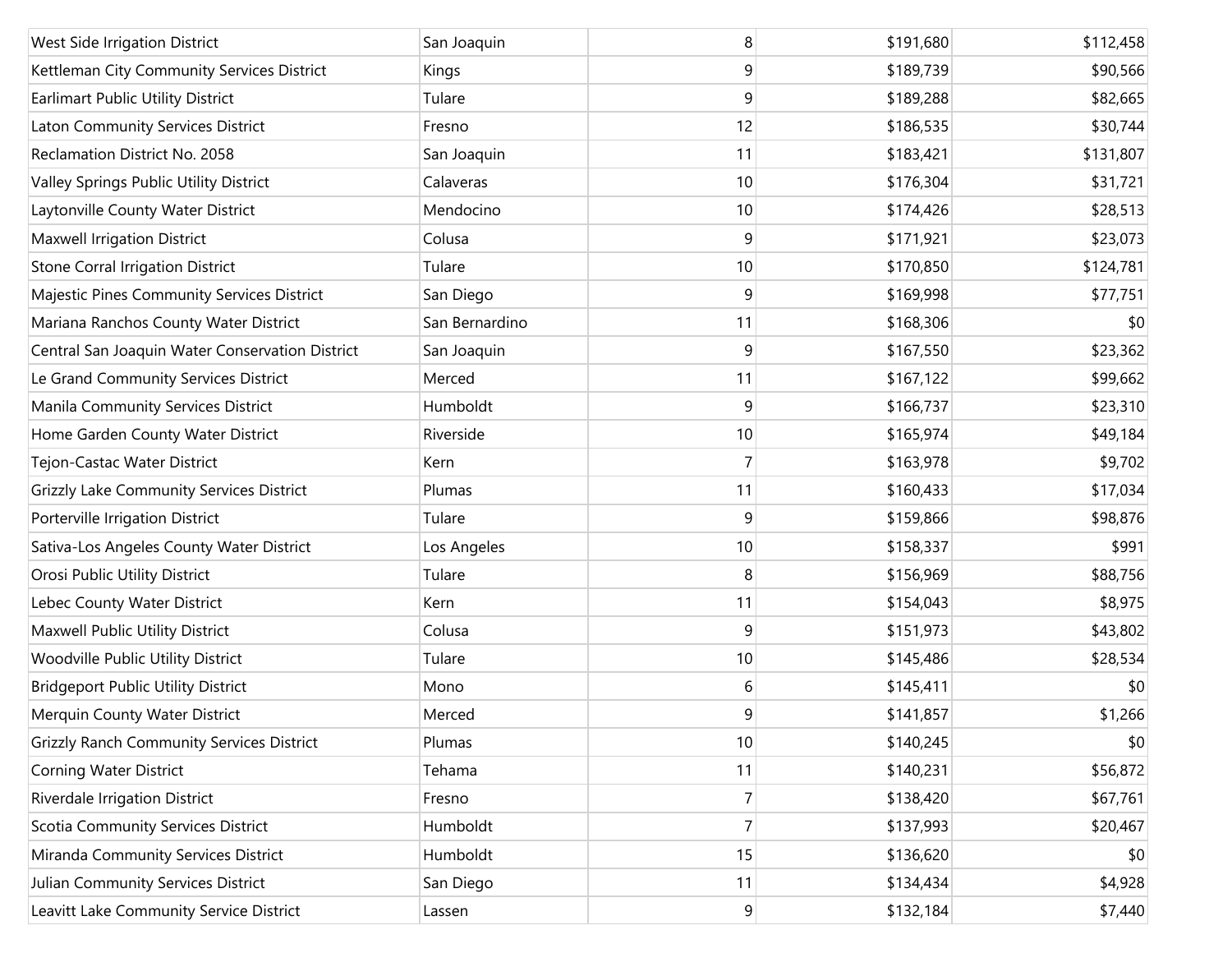| Happy Camp Community Services District       | Siskiyou       | 10             | \$128,841 | \$6,896  |
|----------------------------------------------|----------------|----------------|-----------|----------|
| Montague Water Conservation District         | Siskiyou       | 9              | \$125,520 | \$18,803 |
| El Solyo Water District                      | Stanislaus     | 8              | \$122,180 | \$13,632 |
| Richgrove Community Services District        | Tulare         | 8              | \$122,122 | \$8,907  |
| Loleta Community Services District           | Humboldt       | 12             | \$119,255 | \$0      |
| Muir Beach Community Services District       | Marin          | 13             | \$118,071 | \$9,242  |
| Naglee Burk Irrigation District              | San Joaquin    | 8              | \$117,750 | \$33,879 |
| <b>Rand Communities Water District</b>       | Kern           | 11             | \$116,743 | \$9,000  |
| <b>Green Valley County Water District</b>    | Los Angeles    | 8              | \$115,436 | \$25,963 |
| Elsinore Valley Municipal Water District     | Riverside      | 6              | \$114,351 | \$96,492 |
| <b>Westport County Water District</b>        | Mendocino      | 10             | \$111,917 | \$0      |
| Apple Valley Heights County Water District   | San Bernardino | 8              | \$110,895 | \$0      |
| Hydesville County Water District             | Humboldt       | 8              | \$110,740 | \$3,112  |
| <b>Cuyama Community Services District</b>    | Santa Barbara  | 13             | \$110,726 | \$13,860 |
| <b>Biola Community Services District</b>     | Fresno         | 9              | \$109,743 | \$0      |
| Hamilton Branch Community Services District  | Plumas         | 9              | \$109,574 | \$0      |
| El Camino Irrigation District                | Tehama         | 11             | \$107,899 | \$0      |
| Quail Valley Water District                  | Kern           | 12             | \$107,724 | \$0      |
| Knights Landing Community Services District  | Yolo           | 8              | \$104,641 | \$20,278 |
| Upper Lake County Water District             | Lake           | 8              | \$99,874  | \$13,802 |
| <b>Tipton Community Services District</b>    | Tulare         | 13             | \$98,769  | \$35,440 |
| Spanish Flat Water District                  | Napa           | 9              | \$98,690  | \$0      |
| Lewiston Community Services District         | Trinity        | 13             | \$95,035  | \$0      |
| <b>Weott Community Services District</b>     | Humboldt       | 10             | \$92,705  | \$0      |
| North Delta Water Agency                     | Sacramento     | 7              | \$92,371  | \$16,520 |
| Kings River Water District                   | Fresno         | 7              | \$90,780  | \$13,702 |
| Fresno County Water Works No. 18             | Fresno         | 11             | \$89,196  | \$5,500  |
| Irish Beach Water District                   | Mendocino      | 14             | \$87,876  | \$0      |
| Circle Oaks County Water District            | Napa           | 8              | \$87,652  | \$4,800  |
| <b>Westhaven Community Services District</b> | Humboldt       | 9              | \$87,115  | \$19,372 |
| West Valley County Water                     | Los Angeles    | $\overline{7}$ | \$85,728  | \$4,953  |
| Juniper-Riviera County Water District        | San Bernardino | $\overline{7}$ | \$85,000  | \$0      |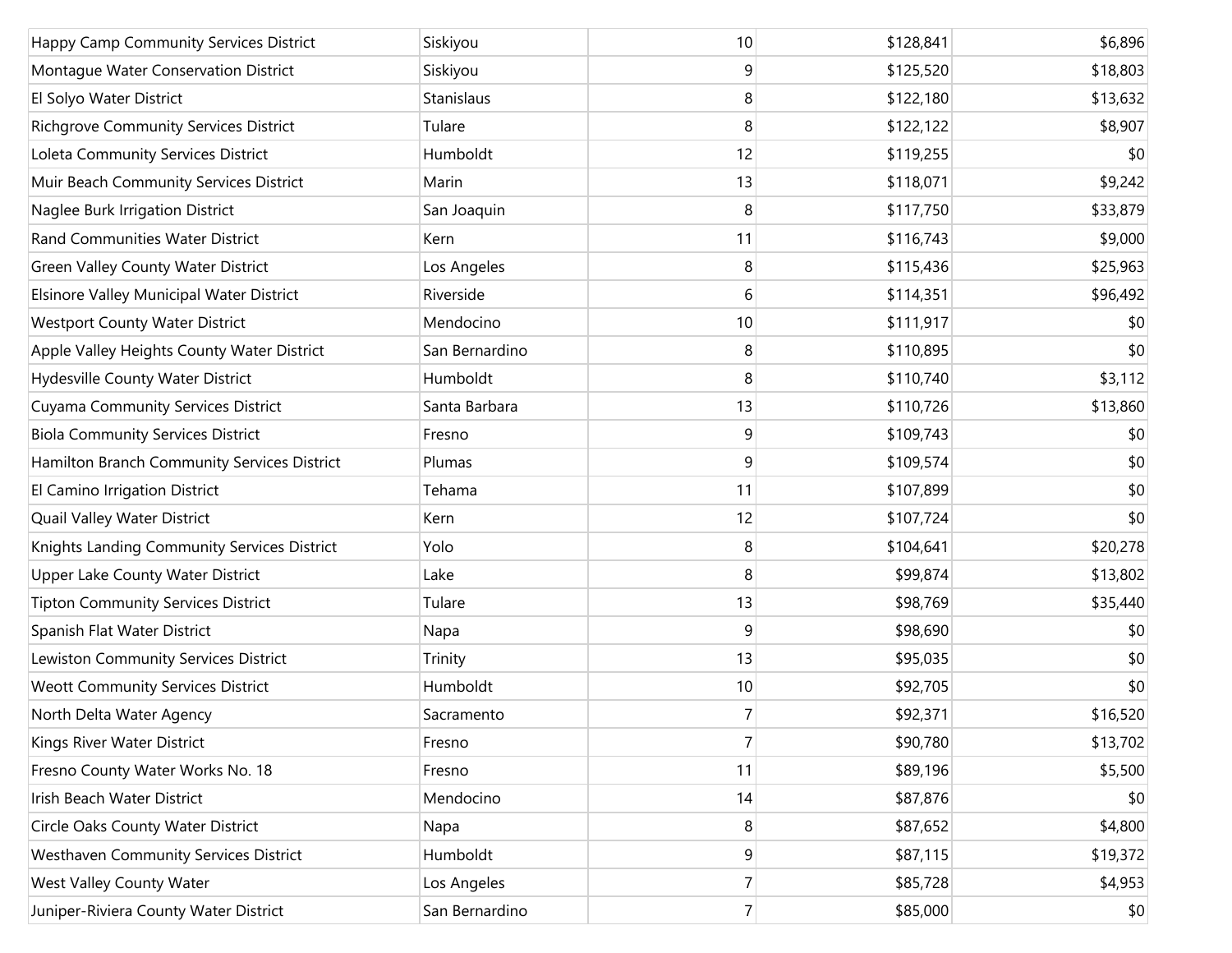| Jacumba Community Services District                | San Diego      | 9              | \$84,131 | \$0      |
|----------------------------------------------------|----------------|----------------|----------|----------|
| Kern River Watershed Coalition Authority           | Kern           | 26             | \$84,012 | \$11,693 |
| Poplar Community Service District                  | Tulare         | 10             | \$81,381 | \$20,571 |
| Madera Water District                              | Madera         | 6              | \$79,259 | \$0      |
| Alpaugh Community Services District                | Tulare         | 7              | \$78,921 | \$9,958  |
| Madison Community Services District                | Yolo           | 10             | \$75,661 | \$0      |
| <b>Stevinson Water District</b>                    | Merced         | 6              | \$75,000 | \$0      |
| Timber Cove County Water District                  | Sonoma         | 8              | \$74,201 | \$0      |
| Palo Verde County Water District                   | Imperial       | 10             | \$73,928 | \$0      |
| <b>Elk County Water District</b>                   | Mendocino      | 11             | \$73,398 | \$0      |
| Christian Valley Park Community Services District  | Placer         | 7              | \$72,278 | \$0      |
| Pine Grove Community Services District             | Amador         | 10             | \$69,412 | \$15,158 |
| Daggett Community Services District                | San Bernardino | 9              | \$68,878 | \$0      |
| Home Garden Community Service District             | Kings          | 7              | \$67,987 | \$0      |
| Thunderbird County Water District                  | San Bernardino | 8              | \$66,508 | \$0      |
| <b>Gasquet Community Services District</b>         | Del Norte      | 12             | \$66,335 | \$0      |
| Three Rivers Community Services District           | Tulare         | 6              | \$65,591 | \$3,984  |
| Chiriaco Summit Water District                     | Riverside      | 11             | \$65,231 | \$0      |
| London Community Services District                 | Tulare         | 12             | \$65,039 | \$11,935 |
| Armona Community Services District                 | Kings          | 7              | \$62,463 | \$9,628  |
| Lake Madrone Water District                        | <b>Butte</b>   | 6              | \$59,840 | \$9,600  |
| Winterhaven Water District                         | Imperial       | 8              | \$59,064 | \$10,041 |
| Triunfo Water & Sanitation District (Ventura)      | Ventura        | 5              | \$58,566 | \$2,702  |
| Reclamation District No. 2035                      | Yolo           | 5              | \$57,261 | \$12,821 |
| Desert Lake Community Services District            | Kern           | 9              | \$56,443 | \$0      |
| <b>Orleans Community Services District</b>         | Humboldt       | 9              | \$55,068 | \$0      |
| Redwood Valley County Water District               | Mendocino      | 6              | \$54,130 | \$27,388 |
| Cordua Irrigation District                         | Yuba           | 6              | \$52,416 | \$28,776 |
| Indian Creek-Westridge Community Services District | Inyo           | 8              | \$50,872 | \$0      |
| <b>Butte Valley Irrigation District</b>            | Siskiyou       | 6              | \$50,527 | \$7,200  |
| Lassen County Water Works District No. 1           | Lassen         | $\overline{7}$ | \$50,400 | \$7,911  |
| Cacheville Community Services District             | Yolo           | 8              | \$49,477 | \$0      |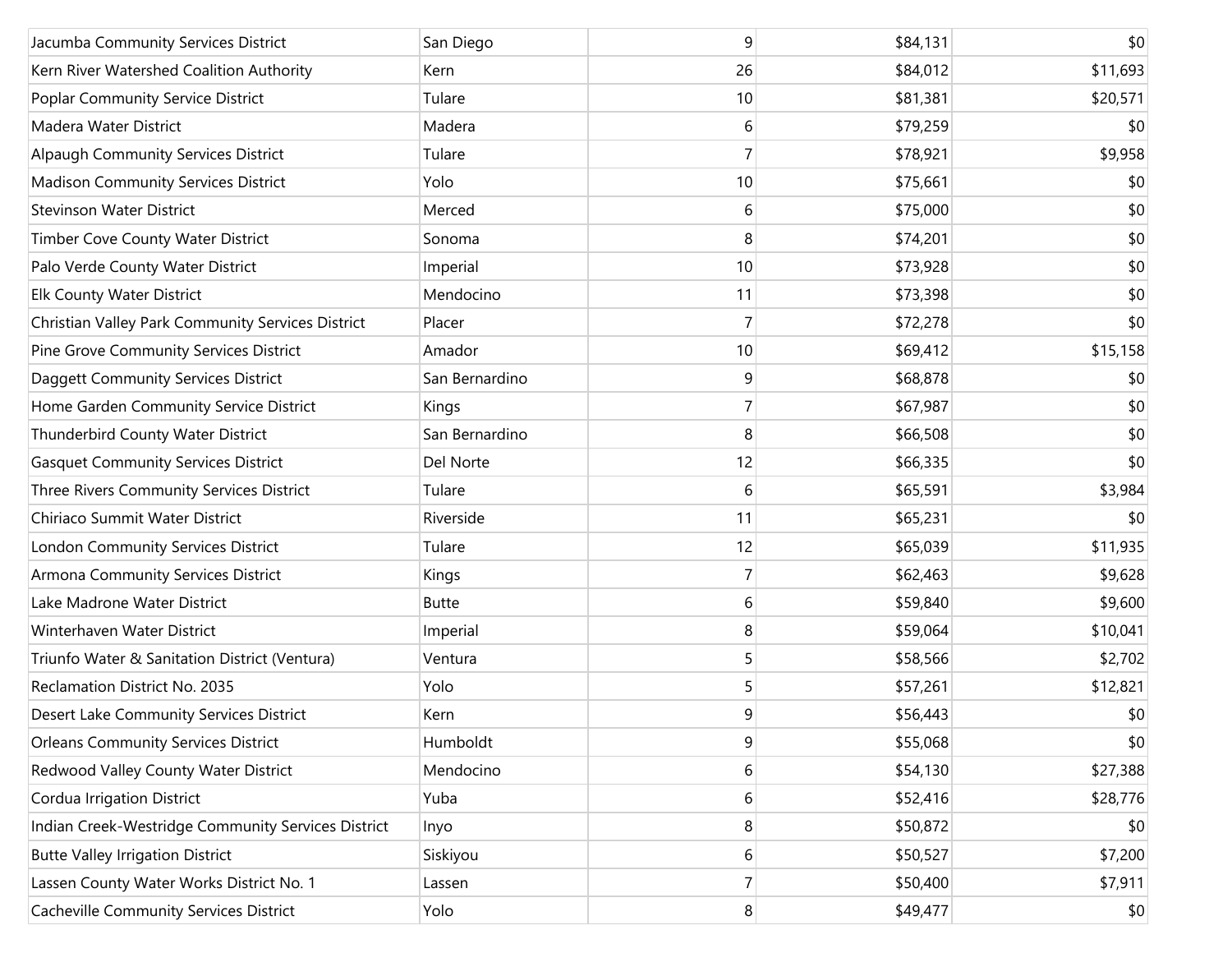| Apple Valley Foothill County Water District        | San Bernardino  | 8              | \$49,200 | \$0      |
|----------------------------------------------------|-----------------|----------------|----------|----------|
| Dunnigan Water District                            | Yolo            | 8              | \$48,510 | \$17,291 |
| Anderson Springs Community Services District       | Lake            | 8              | \$48,322 | \$0      |
| Inyokern Community Services District               | Kern            | 7              | \$47,275 | \$0      |
| Avila Beach Community Services District            | San Luis Obispo | 6              | \$47,185 | \$3,187  |
| Trinity County Waterworks District No. 1           | Trinity         | 6              | \$47,153 | \$10,807 |
| Mineral County Water District                      | Tehama          | 8              | \$46,691 | \$0      |
| Washington County Water District                   | Nevada          | 11             | \$45,661 | \$0      |
| Clear Creek Community Service District (Lassen)    | Lassen          | 8              | \$44,550 | \$0      |
| <b>Big Rock Community Services District</b>        | Del Norte       | 11             | \$44,127 | \$0      |
| Palmer Creek Community Services District           | Humboldt        | 10             | \$43,776 | \$0      |
| Talmont Resort Improvement District                | Placer          | 6              | \$42,691 | \$0      |
| Garden Farms Community Water District              | San Luis Obispo | 9              | \$40,806 | \$0      |
| <b>Occidental Community Services District</b>      | Sonoma          | 34             | \$39,985 | \$0      |
| <b>Sultana Community Services District</b>         | Tulare          | 6              | \$39,300 | \$0      |
| Alderpoint County Water District                   | Humboldt        | 8              | \$38,575 | \$0      |
| Fieldbrook Glendale Community Services District    | Humboldt        | 8              | \$38,514 | \$0      |
| Hot Spring Valley Irrigation District              | Modoc           | 6              | \$38,053 | \$0      |
| Los Molinos Community Services District            | Tehama          | 12             | \$35,503 | \$2,353  |
| Elk Creek Community Services District              | Glenn           | 7              | \$34,980 | \$0      |
| Newell County Water District                       | Modoc           | 7              | \$34,304 | \$0      |
| <b>Greenhorn Creek Community Services District</b> | Plumas          | 7              | \$33,992 | \$0      |
| <b>Windsor County Water District</b>               | Sonoma          | 5              | \$32,655 | \$33,452 |
| <b>Orick Community Services District</b>           | Humboldt        | 9              | \$31,892 | \$0      |
| North Edwards Water District                       | Kern            | $\overline{7}$ | \$31,315 | \$0      |
| Golden Valley Municipal Water District             | Los Angeles     | 6              | \$31,007 | \$0      |
| Sierra Highlands Community Services District       | Inyo            | 5              | \$30,935 | \$0      |
| <b>Teviston Community Services District</b>        | Tulare          | 6              | \$30,833 | \$0      |
| Cuyamaca Water District                            | San Diego       | 11             | \$30,543 | \$0      |
| Phillipsville Community Services District          | Humboldt        | 6              | \$28,907 | \$0      |
| Pinyon Pines County Water District                 | Riverside       | 10             | \$28,688 | \$11,932 |
| <b>McKinney Water District</b>                     | Placer          | $6 \mid$       | \$28,050 | \$0      |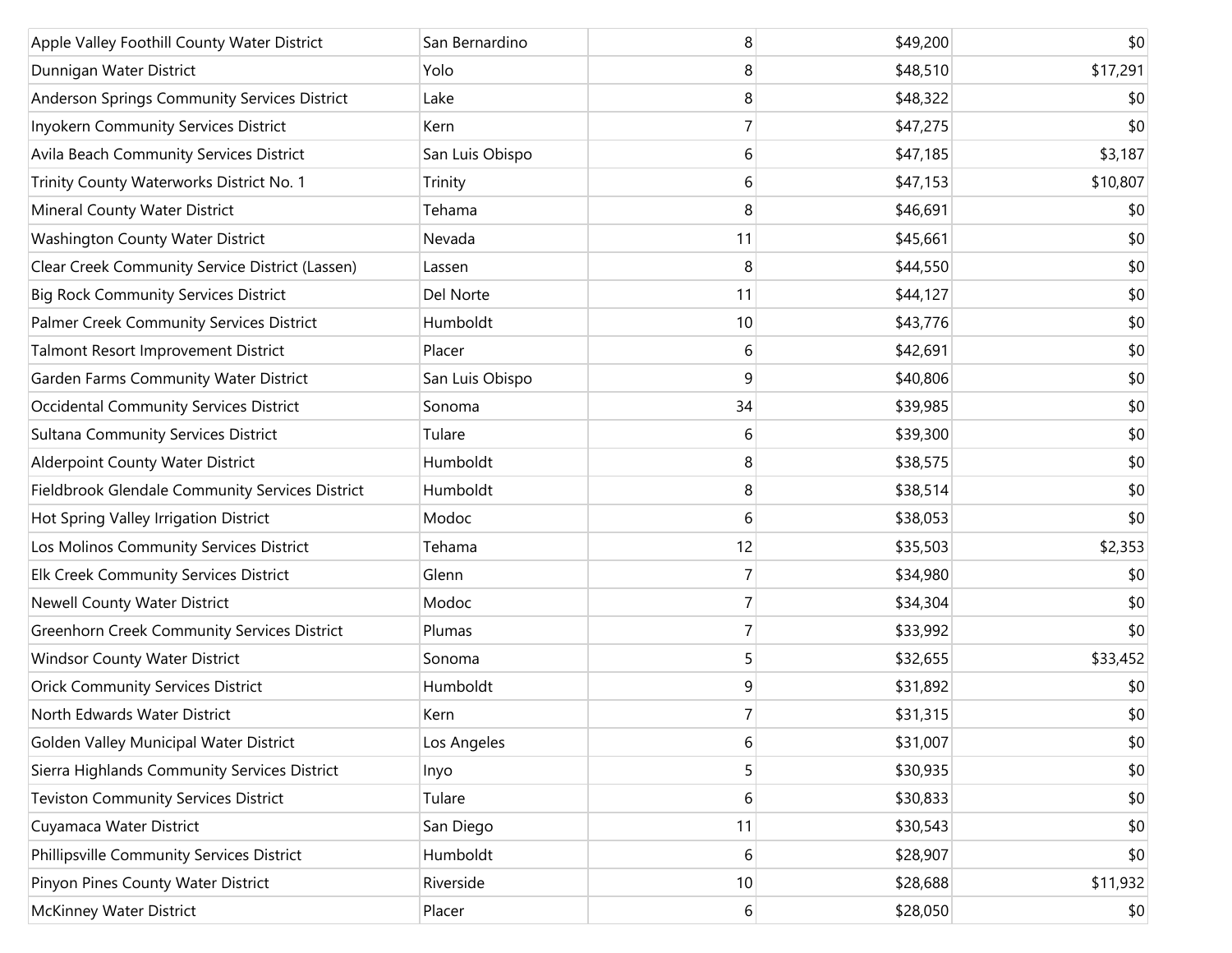| Ojai Basin Groundwater Management Agency         | Ventura       | 7  | \$27,720 | \$0 |
|--------------------------------------------------|---------------|----|----------|-----|
| Igo-Ono Community Services District              | Shasta        | 6  | \$26,469 | \$0 |
| San Ardo Water District                          | Monterey      | 8  | \$26,313 | \$0 |
| <b>Crows Landing Community Services District</b> | Stanislaus    | 16 | \$26,108 | \$0 |
| Ponderosa Community Services District            | Tulare        | 8  | \$25,270 | \$0 |
| Deer Creek Irrigation District                   | Tehama        | 6  | \$24,000 | \$0 |
| Sonoma Mountain County Water District            | Sonoma        | 8  | \$22,655 | \$0 |
| <b>Big Springs Irrigation District</b>           | Siskiyou      | 6  | \$22,497 | \$0 |
| Midway Community Services District               | Merced        | 8  | \$20,518 | \$0 |
| Camptonville Community Services District         | Yuba          | 8  | \$19,739 | \$0 |
| East Orosi Community Services District           | Tulare        | 6  | \$19,500 | \$0 |
| Hidden Valley Municipal Water District           | Ventura       | 6  | \$19,500 | \$0 |
| Riverside Community Services District            | Humboldt      | 7  | \$18,413 | \$0 |
| <b>Birchim Community Services District</b>       | Mono          | 7  | \$18,000 | \$0 |
| <b>Westley Community Services District</b>       | Stanislaus    | 11 | \$17,940 | \$0 |
| Heather Glen Community Services District         | Placer        | 8  | \$16,563 | \$0 |
| Lee Vining Public Utility District               | Mono          | 8  | \$16,470 | \$0 |
| Hornbrook Community Service District             | Siskiyou      | 5  | \$16,007 | \$0 |
| Paskenta Community Services District             | Tehama        | 6  | \$15,998 | \$0 |
| San Lucas County Water District                  | Monterey      | 6  | \$15,919 | \$0 |
| <b>Gravelly Ford Water District</b>              | Madera        | 10 | \$14,938 | \$0 |
| Durham Irrigation District                       | <b>Butte</b>  | 6  | \$13,886 | \$0 |
| <b>Tennant Community Services District</b>       | Siskiyou      | 5  | \$13,299 | \$0 |
| Alleghany County Water District                  | Sierra        | 9  | \$12,732 | \$0 |
| <b>Thomes Creek Water District</b>               | Tehama        | 4  | \$12,000 | \$0 |
| Patterson Tract Community Service District       | Tulare        | 7  | \$11,974 | \$0 |
| Princeton Water Works District (Colusa)          | Colusa        | 8  | \$11,715 | \$0 |
| <b>Big Creek Community Services District</b>     | Fresno        | 7  | \$11,701 | \$0 |
| Sierra Cedars Community Services District        | Fresno        | 7  | \$11,700 | \$0 |
| Klamath Community Services District              | Del Norte     | 7  | \$11,028 | \$0 |
| North of the River Municipal Water District      | Kern          | 6  | \$9,313  | \$0 |
| Casmalia Community Services District             | Santa Barbara | 5  | \$9,300  | \$0 |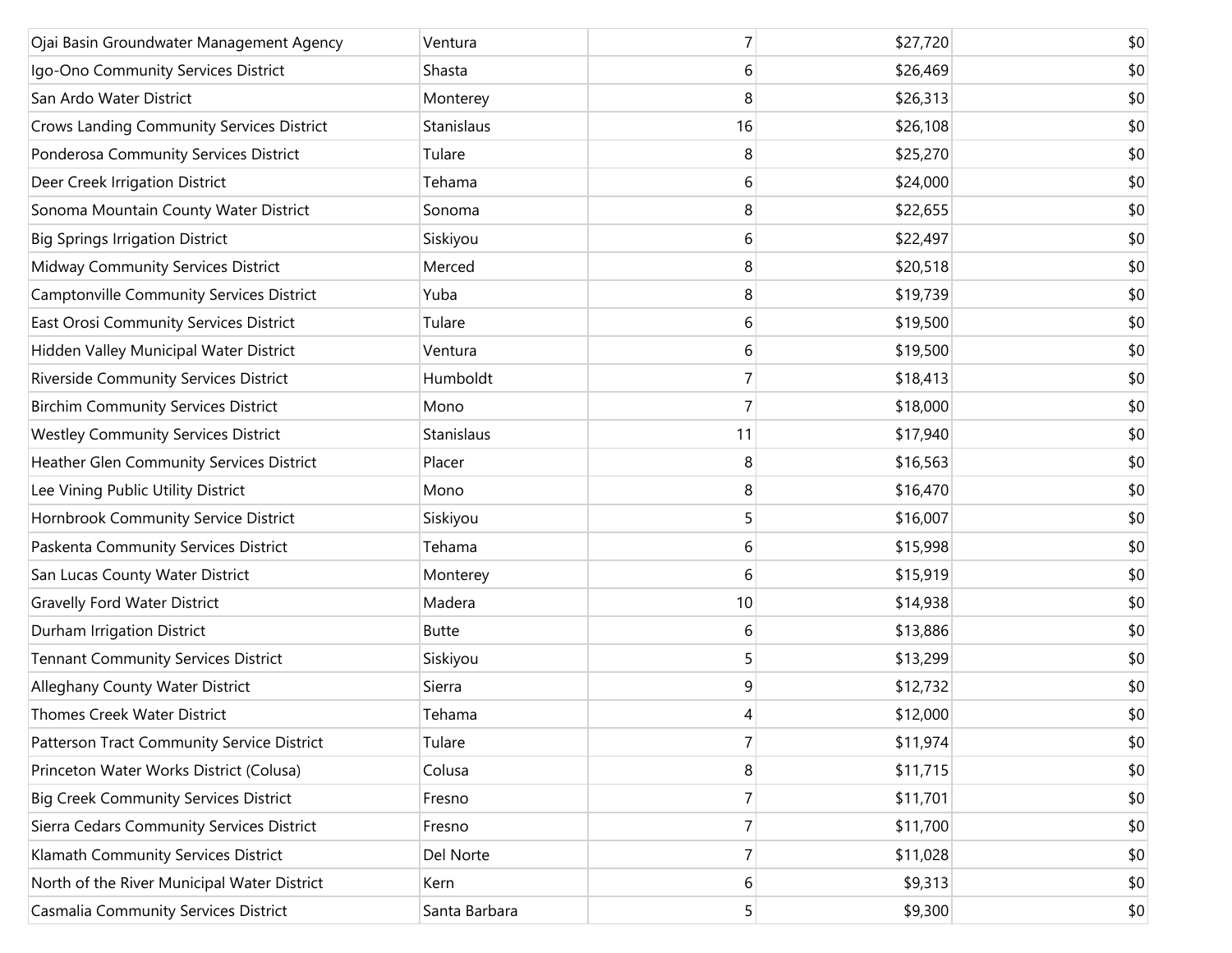| South Dos Palos County Water District         | Merced          | 9 | \$9,099 | \$0 |
|-----------------------------------------------|-----------------|---|---------|-----|
| <b>Scott Valley Irrigation District</b>       | Siskiyou        | 7 | \$8,680 | \$0 |
| <b>Galt Irrigation District</b>               | Sacramento      | 6 | \$7,500 | \$0 |
| <b>Stratford Irrigation District</b>          | Kings           | 6 | \$7,200 | \$0 |
| <b>Stratford Public Utility District</b>      | Kings           | 6 | \$7,200 | \$0 |
| Ramirez Water District                        | Yuba            | 6 | \$6,833 | \$0 |
| South Bay Irrigation District                 | San Diego       | 5 | \$5,700 | \$0 |
| <b>Brophy Water District</b>                  | Yuba            | 5 | \$5,300 | \$0 |
| <b>Hopland Public Utility District</b>        | Mendocino       | 5 | \$5,060 | \$0 |
| San Simeon Community Services District        | San Luis Obispo | 6 | \$5,000 | \$0 |
| <b>Grenada Irrigation District</b>            | Siskiyou        | 6 | \$4,725 | \$0 |
| River Pines Public Utility District           | Amador          | 5 | \$4,500 | \$0 |
| <b>Buttonwillow County Water District</b>     | Kern            | 5 | \$4,425 | \$0 |
| Sierra Valley Groundwater Management District | Plumas          | 8 | \$3,900 | \$0 |
| Johnsville Public Utility District            | Plumas          | 4 | \$3,600 | \$0 |
| Mettler County Water District                 | Kern            | 5 | \$2,750 | \$0 |
| Millview County Water District                | Mendocino       | 5 | \$2,500 | \$0 |
| South Fork Irrigation District                | Modoc           | 4 | \$2,500 | \$0 |
| <b>Artois Community Services District</b>     | Glenn           | 6 | \$2,400 | \$0 |
| <b>Glide Water District</b>                   | Glenn           | 5 | \$2,300 | \$0 |
| Liberty Water District                        | Fresno          | 5 | \$2,100 | \$0 |
| Jacoby Creek County Water District            | Humboldt        | 5 | \$1,640 | \$0 |
| Calpella County Water District                | Mendocino       | 3 | \$1,440 | \$0 |
| Canebrake County Water District               | San Diego       | 6 | \$800   | \$0 |
| Palmdale Recycled Water Authority             | Los Angeles     | 5 | \$750   | \$0 |
| Camp Meeker Recreation and Park District      | Sonoma          | 5 | \$690   | \$0 |
| 4-E Water District                            | Glenn           | 5 | \$0     | \$0 |
| 4-M Water District                            | Colusa          | 5 | \$0     | \$0 |
| Aldercroft Heights County Water District      | Santa Clara     | 4 | \$0     | \$0 |
| Allensworth Community Services District       | Tulare          | 3 | \$0     | \$0 |
| Antelope Valley Water District                | Mono            | 4 | \$0     | \$0 |
| <b>Atwell Island Water District</b>           | Tulare          | 5 | \$0     | \$0 |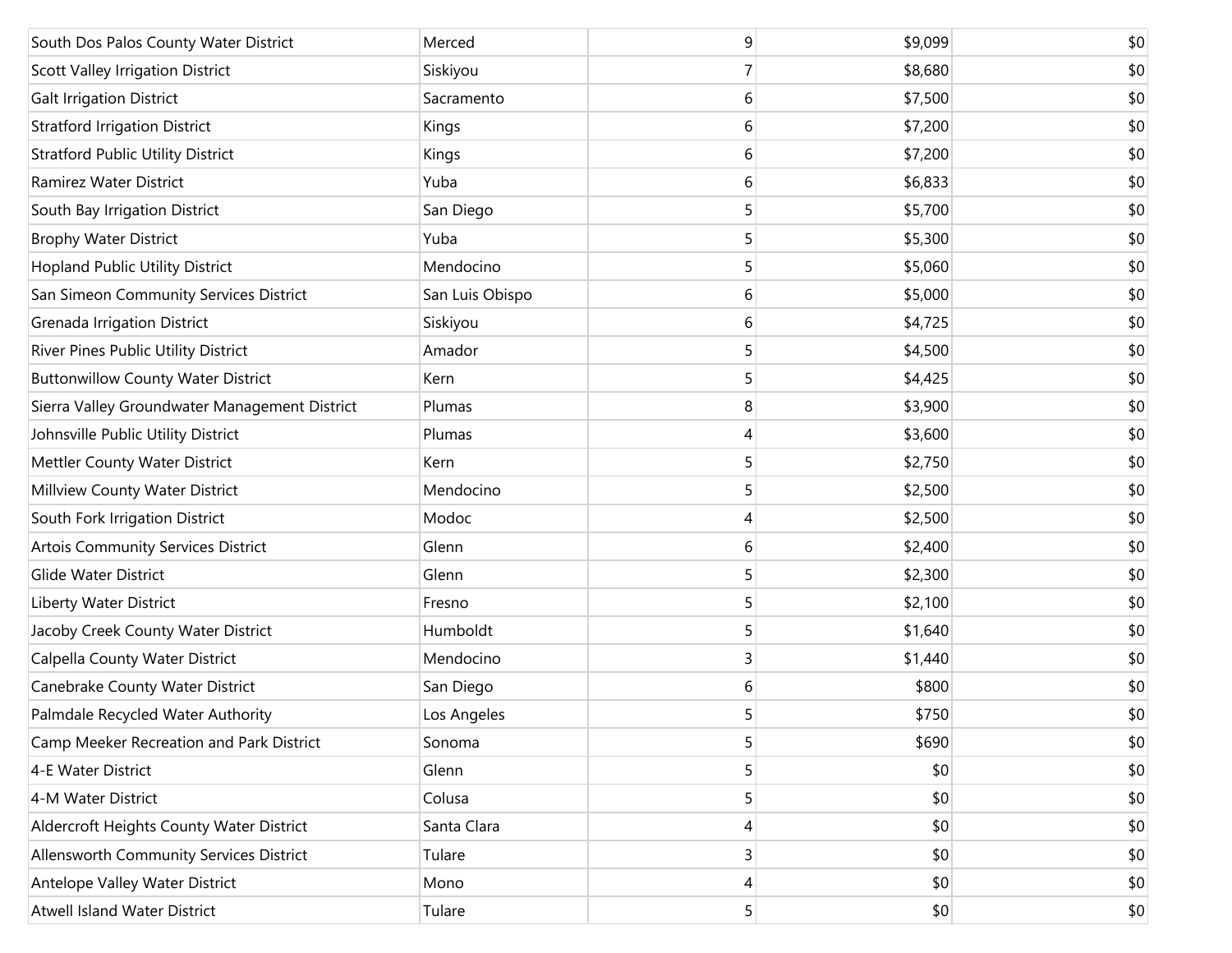| Auburn Valley Community Services District                        | Placer       | 5 | \$0 | \$0 |
|------------------------------------------------------------------|--------------|---|-----|-----|
| <b>Ballico Community Services District</b>                       | Merced       | 5 | \$0 | \$0 |
| <b>Ballico-Cortez Water District</b>                             | Merced       |   | \$0 | \$0 |
| Bay Area Clean Water Agencies                                    | Alameda      | 5 | \$0 | \$0 |
| Berry Creek Community Services District                          | <b>Butte</b> | 4 | \$0 | \$0 |
| Bertsch-Ocean View Community Services District                   | Del Norte    | 5 | \$0 | \$0 |
| <b>Big Pine Community Services District</b>                      | Inyo         | 5 | \$0 | \$0 |
| <b>Briceland Community Services District</b>                     | Humboldt     | 5 | \$0 | \$0 |
| <b>Broadview Water District</b>                                  | Fresno       | 3 | \$0 | \$0 |
| <b>Butte City Community Services District</b>                    | Glenn        | 4 | \$0 | \$0 |
| <b>Buzztail Community Services District</b>                      | <b>Butte</b> | 5 | \$0 | \$0 |
| Callahan Water District                                          | Siskiyou     | 5 | \$0 | \$0 |
| Camp Far West Irrigation District                                | Yuba         | 3 | \$0 | \$0 |
| Castle Rock County Water District                                | Contra Costa | 5 | \$0 | \$0 |
| Cedarville County Water District                                 | Modoc        | 5 | \$0 | \$0 |
| <b>Celeste County Water District</b>                             | Merced       | 5 | \$0 | \$0 |
| Centinella Water District                                        | Merced       | 3 | \$0 | \$0 |
| Church Tree Community Services District                          | Del Norte    | 4 | \$0 | \$0 |
| Clay Water District                                              | Sacramento   | 6 | \$0 | \$0 |
| Clayton Water District                                           | Madera       | 3 | \$0 | \$0 |
| Clio Public Utility District                                     | Plumas       | 7 | \$0 | \$0 |
| Colusa County Water Works No. 1                                  | Colusa       | 5 | \$0 | \$0 |
| Congress Valley Water District                                   | Napa         | 5 | \$0 | \$0 |
| Contra Costa Water Authority                                     | Contra Costa | 5 | \$0 | \$0 |
| Cortina Water District                                           | Colusa       | 3 | \$0 | \$0 |
| Country Club County Water District                               | Merced       | 5 | \$0 | \$0 |
| Darwin Community Services District                               | Inyo         | 5 | \$0 | \$0 |
| Davis Water District                                             | Colusa       | 5 | \$0 | \$0 |
| Deer Creek and Tule River Authority                              | Tulare       | 8 | \$0 | \$0 |
| Delta-Mendota Canal Contractors Authority Joint<br>Powers Agency | Stanislaus   | 5 | \$0 | \$0 |
| Descanso Community Water District                                | San Diego    | 4 | \$0 | \$0 |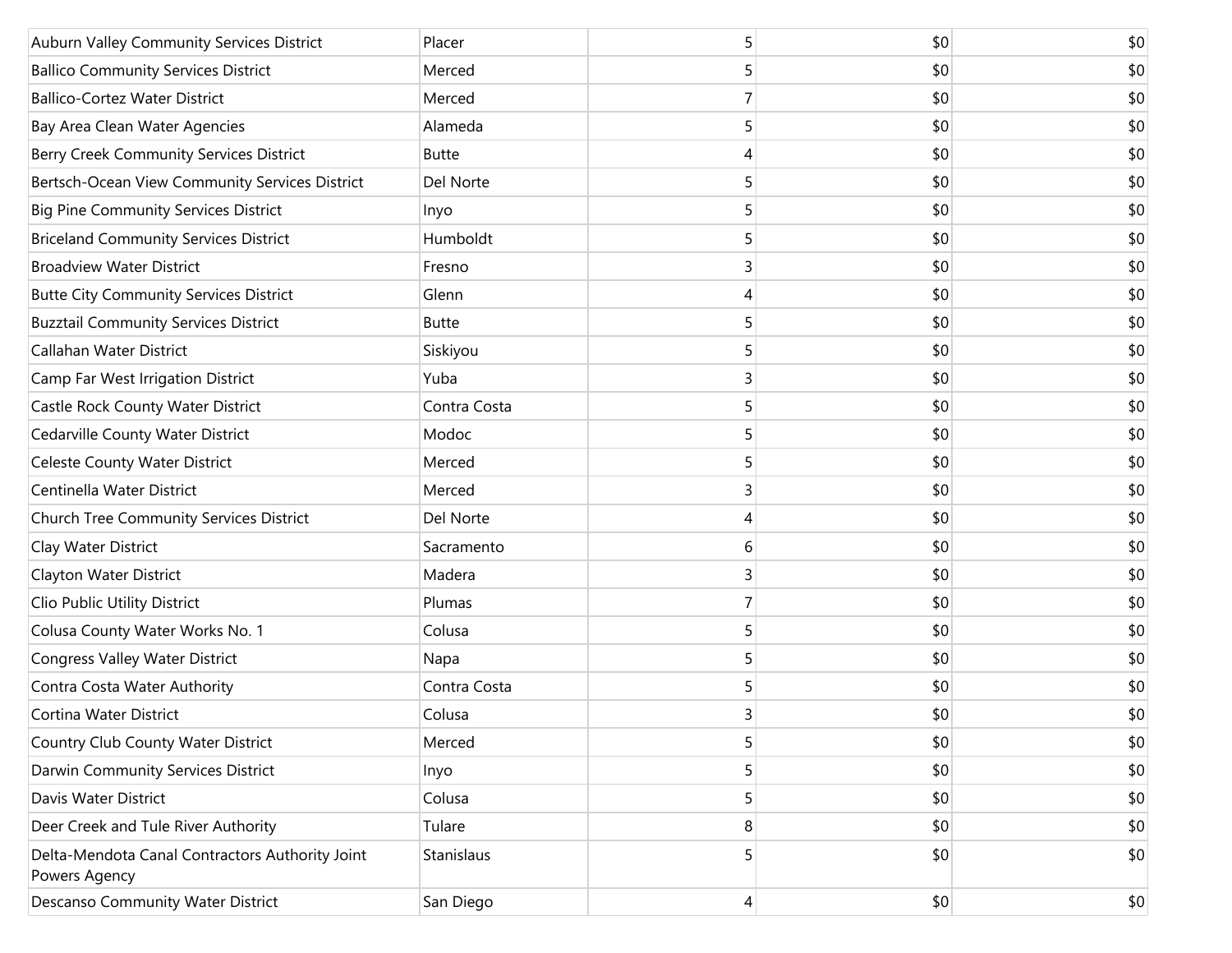| Devils Den Water District                                                                          | Kings      |                         | \$0 | \$0   |
|----------------------------------------------------------------------------------------------------|------------|-------------------------|-----|-------|
| Dos Palos Water Quality Improvement Joint Powers<br>Agency                                         | Merced     |                         | \$0 | \$0   |
| Downieville Public Utility District                                                                | Sierra     | 3                       | \$0 | \$0   |
| Drytown County Water District                                                                      | Amador     | 5                       | \$0 | \$0   |
| Dublin San Ramon Services District/East Bay Municipal<br>Utility District Recycled Water Authority | Alameda    |                         | \$0 | \$0   |
| <b>Ducor Community Services District</b>                                                           | Tulare     | 3                       | \$0 | \$0   |
| <b>Ducor Irrigation District</b>                                                                   | Tulare     | 5                       | \$0 | \$0   |
| Dudley Ridge Water District                                                                        | Kings      | 5                       | \$0 | \$0   |
| Eagle Field Water District                                                                         | Merced     | 5                       | \$0 | \$0   |
| Easton Community Water System Authority                                                            | Fresno     | 5                       | \$0 | \$0   |
| Empire West Side Irrigation District                                                               | Kings      | 5                       | \$0 | \$0   |
| Enos Lane Public Utility District                                                                  | Kern       | 5                       | \$0 | \$0   |
| <b>Farmers Water District</b>                                                                      | Fresno     | 3                       | \$0 | \$0   |
| Feather River Canyon Community Services District                                                   | Plumas     | 5                       | \$0 | \$0   |
| Fenner Valley Water Authority                                                                      | Orange     | 3                       | \$0 | \$0   |
| <b>Fiddletown Community Services District</b>                                                      | Amador     | 5                       | \$0 | \$0   |
| Fox Canyon Groundwater Management Agency                                                           | Ventura    | 5                       | \$0 | \$0   |
| Free Water County Water District                                                                   | Fresno     | 5                       | \$0 | \$0   |
| Freeport Regional Water Authority                                                                  | Sacramento | 8                       | \$0 | \$0   |
| Fresno Slough Water District                                                                       | Fresno     | 5                       | \$0 | \$0   |
| <b>Garfield Water District</b>                                                                     | Fresno     | 5                       | \$0 | \$0   |
| Glenn Valley Water District                                                                        | Colusa     | 4                       | \$0 | \$0   |
| <b>Green Valley Water District</b>                                                                 | Kings      | 3                       | \$0 | \$0   |
| Henry Miller Water District                                                                        | Kern       | 5                       | 0   | $$0$$ |
| Hills Valley Irrigation District                                                                   | Fresno     | 3                       | \$0 | \$0   |
| Holthouse Water District                                                                           | Colusa     | 3                       | \$0 | \$0   |
| <b>HRC Community Services District</b>                                                             | Del Norte  | 5                       | \$0 | \$0   |
| Hunter Valley Community Services District                                                          | Del Norte  | 3                       | \$0 | \$0   |
| <b>International Water District</b>                                                                | Fresno     | 5                       | \$0 | \$0   |
| James Water Bank Authority                                                                         | Kern       | $\overline{\mathbf{3}}$ | \$0 | \$0   |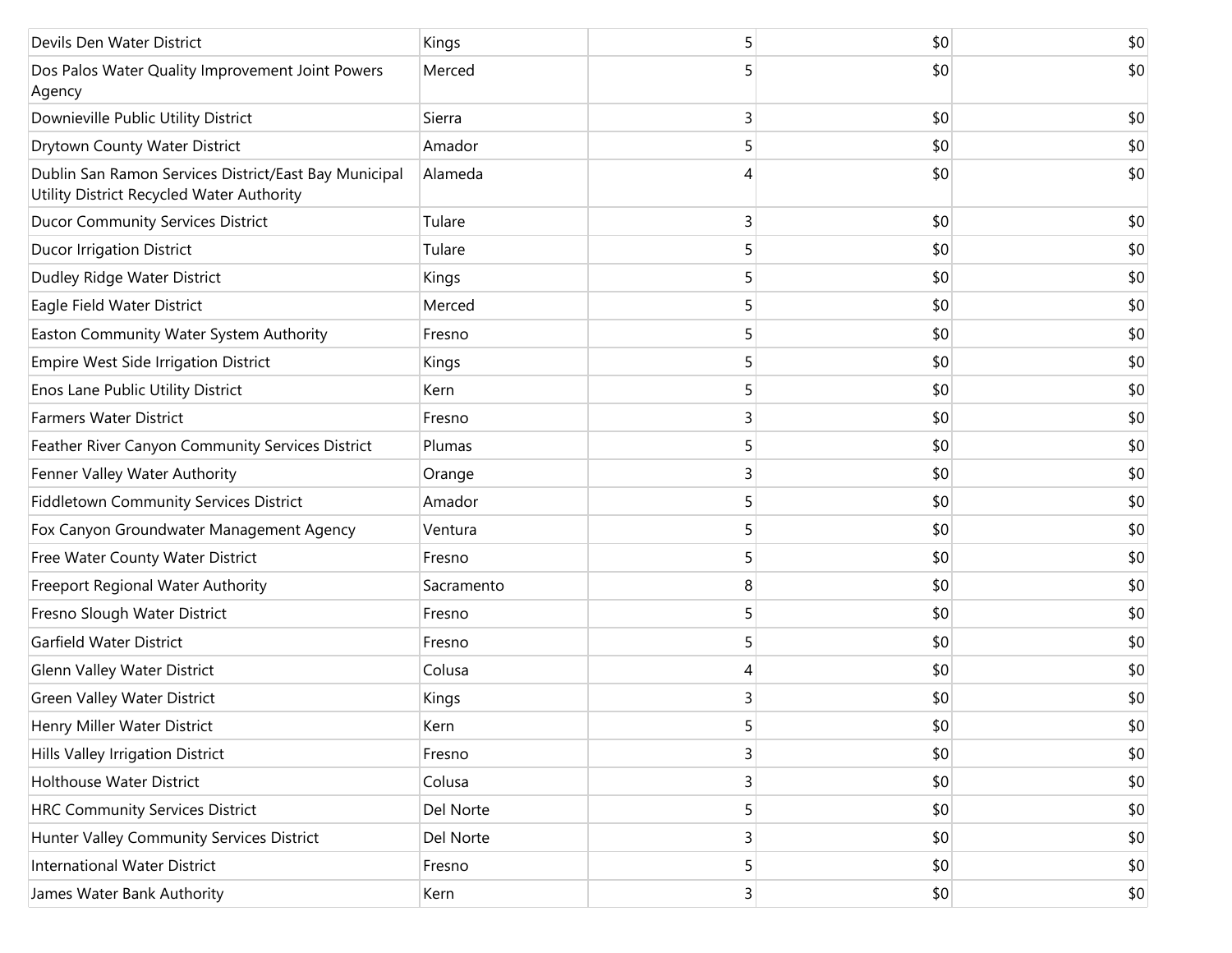| Keeler Community Services District                    | Inyo        | 5 | \$0 | \$0 |
|-------------------------------------------------------|-------------|---|-----|-----|
| Kirkwood Water District                               | Tehama      | 5 | \$0 | \$0 |
| Knights Ferry Community Services District             | Stanislaus  | 4 | \$0 | \$0 |
| LaGrande Water District                               | Colusa      | 5 | \$0 | \$0 |
| Lake Isabella Community Service District              | Kern        | 3 | \$0 | \$0 |
| Last Chance Creek Water District                      | Plumas      | 5 | \$0 | \$0 |
| Le Grand-Athlone Water District                       | Merced      | 5 | \$0 | \$0 |
| Leland Meadow Water District                          | Tuolumne    | 5 | \$0 | \$0 |
| Lemon Cove Sanitary District (Tulare)                 | Tulare      | 4 | \$0 | \$0 |
| Lewis Creek Water District                            | Tulare      | 5 | \$0 | \$0 |
| Lions Gate Community Services District                | Santa Clara | 5 | \$0 | \$0 |
| Little Valley Community Services District             | Lassen      | 6 | \$0 | \$0 |
| Long Valley Groundwater Management District           | Lassen      | 5 | \$0 | \$0 |
| Melga Water District                                  | Kings       | 6 | \$0 | \$0 |
| Mendocino County Inland Water and Power<br>Commission | Mendocino   | 5 | \$0 | \$0 |
| Mercy Springs Water District                          | Fresno      | 5 | \$0 | \$0 |
| Mid Valley Water District                             | Fresno      | 5 | \$0 | \$0 |
| Monterey Park Tract Community Services District       | Stanislaus  | 5 | \$0 | \$0 |
| Monterey Peninsula Regional Water Authority           | Monterey    | 6 | \$0 | \$0 |
| New Stone Water District                              | Madera      | 5 | \$0 | \$0 |
| North Bay Water District                              | Sonoma      | 5 | \$0 | \$0 |
| North Dos Palos Water District                        | Merced      | 3 | \$0 | \$0 |
| North San Joaquin Water Conservation District         | San Joaquin | 5 | \$0 | \$0 |
| North Tulare County Regional Water Alliance           | Tulare      | 3 | \$0 | \$0 |
| Oak Flat Water District                               | Stanislaus  | 5 | \$0 | \$0 |
| Oakwood Lake Water District                           | San Joaquin | 5 | \$0 | \$0 |
| Omochumne - Hartnell Water District                   | Sacramento  | 5 | \$0 | \$0 |
| Oro Loma Water District                               | Fresno      | 5 | \$0 | \$0 |
| Pacheco Pass Water District                           | San Benito  | 5 | \$0 | \$0 |
| Pacheco Water District                                | Merced      | 5 | \$0 | \$0 |
| Pacific Reefs Water District                          | Mendocino   | 5 | \$0 | \$0 |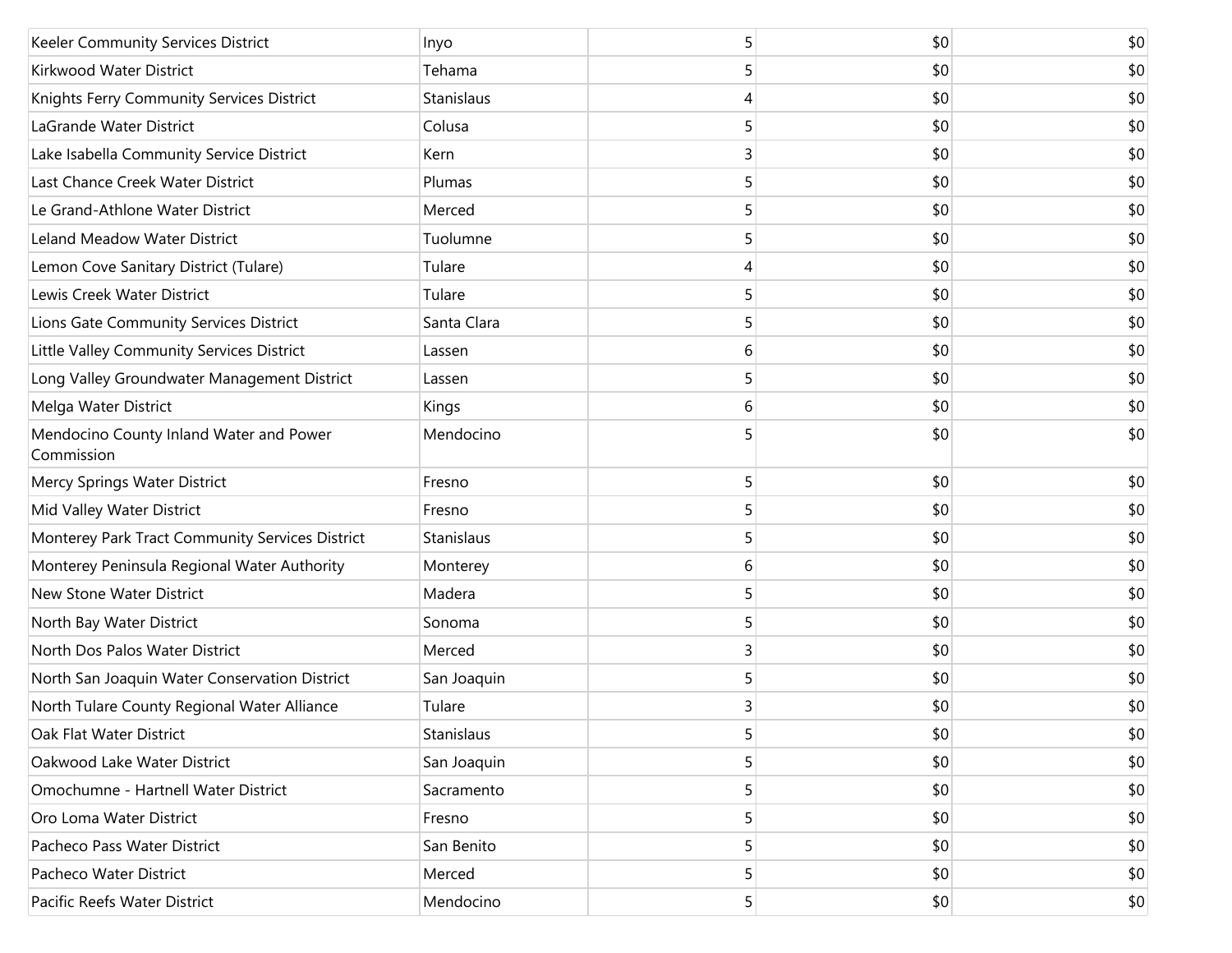| Pauma Municipal Water District                                | San Diego       | 5 | \$0 | \$0 |
|---------------------------------------------------------------|-----------------|---|-----|-----|
| Pleasant Valley Water District                                | Fresno          | 7 | \$0 | \$0 |
| Pomona-Walnut-Rowland Joint Water Line Commission Los Angeles |                 | 6 | \$0 | \$0 |
| Port Hueneme Water Agency                                     | Ventura         | 5 | \$0 | \$0 |
| Proberta Water District                                       | Tehama          | 5 | \$0 | \$0 |
| Puente Basin Water Agency                                     | Los Angeles     | 4 | \$0 | \$0 |
| Questhaven Municipal Water District                           | San Diego       | 5 | \$0 | \$0 |
| Rains Creek Water District                                    | Sonoma          | 5 | \$0 | \$0 |
| Raisin City Water District                                    | Fresno          | 5 | \$0 | \$0 |
| Reclamation District No. 2064                                 | San Joaquin     | 3 | \$0 | \$0 |
| Reclamation District No. 2069                                 | Kings           | 6 | \$0 | \$0 |
| Reclamation District No. 761                                  | Kings           | 5 | \$0 | \$0 |
| Redwood Park Community Services District                      | Del Norte       | 5 | \$0 | \$0 |
| Riverdale Park Tract Community Services District              | Stanislaus      | 5 | \$0 | \$0 |
| <b>Rock Creek Water District</b>                              | Stanislaus      | 5 | \$0 | \$0 |
| Root Creek Water District                                     | Madera          | 7 | \$0 | \$0 |
| Rural North Vacaville Water District                          | Solano          | 5 | \$0 | \$0 |
| Russian River County Water District                           | Sonoma          | 5 | \$0 | \$0 |
| Salyer Water District                                         | Kings           | 5 | \$0 | \$0 |
| San Bernardino Regional Water Resources Authority             | San Bernardino  | 3 | \$0 | \$0 |
| San Juan Basin Authority                                      | Orange          | 4 | \$0 | \$0 |
| San Juan Ridge County Water District                          | Nevada          | 4 | \$0 | \$0 |
| San Luis Rey Municipal Water District                         | San Diego       | 5 | \$0 | \$0 |
| San Martin County Water District                              | Santa Clara     | 5 | \$0 | \$0 |
| Santa Lucia Community Services District                       | Monterey        | 5 | \$0 | \$0 |
| Santiago Aqueduct Commission                                  | Orange          | 6 | \$0 | \$0 |
| Sawyers Bar County Water District                             | Siskiyou        | 3 | \$0 | \$0 |
| <b>Scotts Valley Water Conservation District</b>              | Lake            | 5 | \$0 | \$0 |
| Shandon-San Juan Water District                               | San Luis Obispo | 5 | \$0 | \$0 |
| Sierra County Waterworks No. 1 (Sierra)                       | Sierra          | 5 | \$0 | \$0 |
| Sierra North Community Service District                       | Inyo            | 4 | \$0 | \$0 |
| Sierraville Public Utility District                           | Sierra          | 5 | \$0 | \$0 |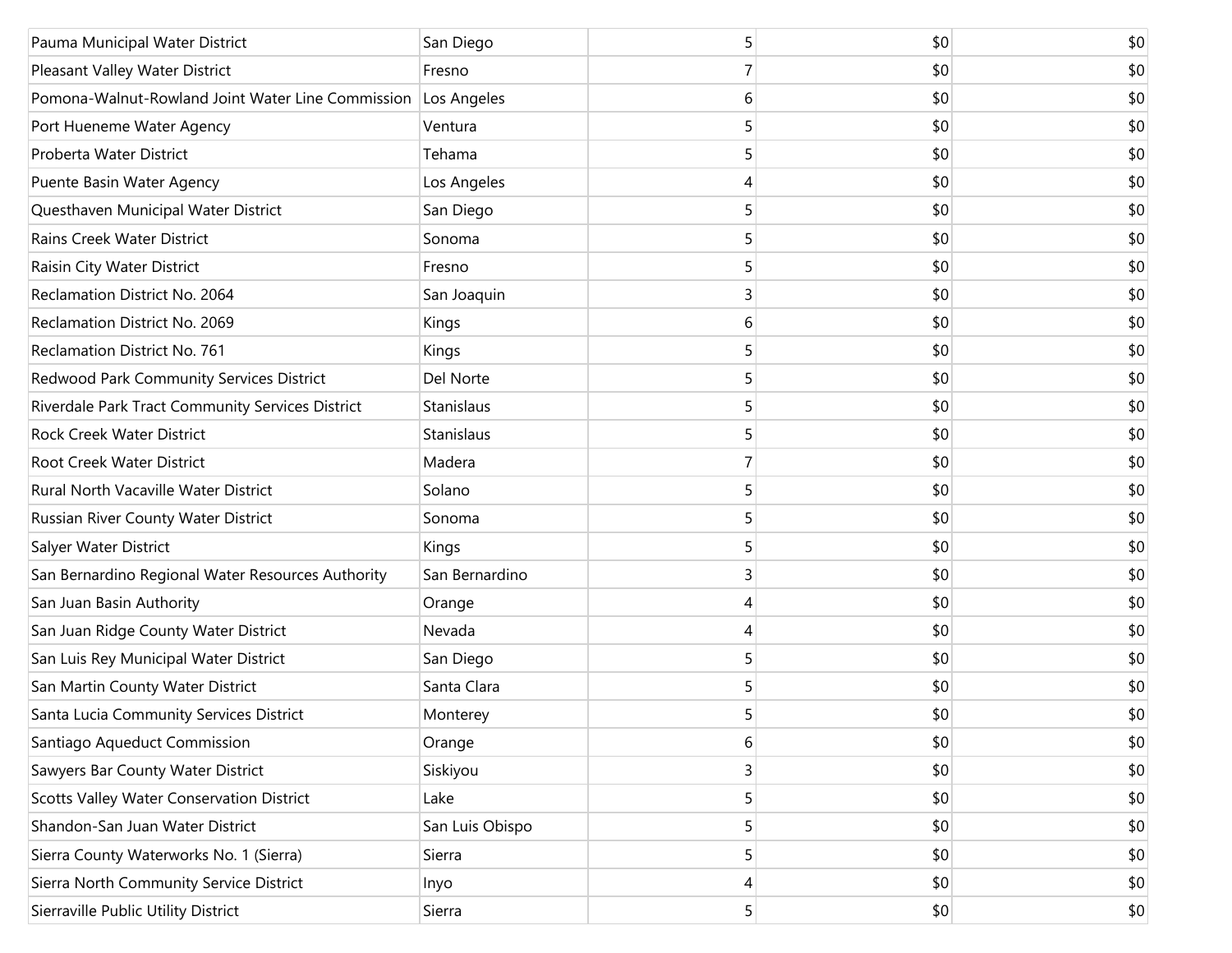| <b>Sites Project Authority</b>                   | Colusa      | 11 | \$0 | \$0 |
|--------------------------------------------------|-------------|----|-----|-----|
| Solano Water Authority                           | Solano      | 10 | \$0 | \$0 |
| South Valley Water Banking Authority             | Tulare      | 5  | \$0 | \$0 |
| South Yuba Water District                        | Yuba        | 5  | \$0 | \$0 |
| Southern California Water Bank Authority         | Kern        | 4  | \$0 | \$0 |
| St. Johns Water District                         | Tulare      | 5  | \$0 | \$0 |
| Stanislaus Regional Water Authority              | Stanislaus  | 4  | \$0 | \$0 |
| <b>Starlite Community Services District</b>      | Inyo        | 5  | \$0 | \$0 |
| State and Federal Contractors Water Agency       | Sacramento  | 9  | \$0 | \$0 |
| <b>State Water Project Contractors Authority</b> | Sacramento  | 9  | \$0 | \$0 |
| <b>Stinson Water District</b>                    | Fresno      | 3  | \$0 | \$0 |
| <b>Stony Creek Water District</b>                | Glenn       | 5  | \$0 | \$0 |
| Suisun/Solano Water Authority                    | Solano      | 10 | \$0 | \$0 |
| Tea Pot Dome Water District                      | Tulare      | 6  | \$0 | \$0 |
| Temperance Flat Reservoir Authority              | Tulare      | 4  | \$0 | \$0 |
| <b>Tract 92-Community Services District</b>      | Tulare      | 5  | \$0 | \$0 |
| Tres Pinos County Water District                 | San Benito  | 4  | \$0 | \$0 |
| Tri Valley Water District                        | Fresno      | 5  | \$0 | \$0 |
| Tucker Oaks Water District                       | Shasta      | 3  | \$0 | \$0 |
| Turner Island Water District                     | Merced      | 5  | \$0 | \$0 |
| Upper Mokelumne River Watershed Authority        | San Joaquin | 7  | \$0 | \$0 |
| Upper Russian River Water Agency                 | Mendocino   | 4  | \$0 | \$0 |
| Vandalia Water District                          | Tulare      | 5  | \$0 | \$0 |
| Villa Blue Estates Water District                | Lake        | 5  | \$0 | \$0 |
| <b>Volcano Community Services District</b>       | Amador      | 5  | \$0 | \$0 |
| Volta Community Services District                | Merced      | 4  | \$0 | \$0 |
| West Orange County Water Board                   | Orange      | 5  | \$0 | \$0 |
| <b>Wheatland Water District</b>                  | Yuba        | 5  | \$0 | \$0 |
| Wheeler Crest Community Services District        | Mono        | 5  | \$0 | \$0 |
| Widren Water District                            | Fresno      | 4  | \$0 | \$0 |
| Woodland-Davis Clean Water Agency                | Yolo        | 4  | \$0 | \$0 |
| Wynola Water District                            | San Diego   | 3  | \$0 | \$0 |